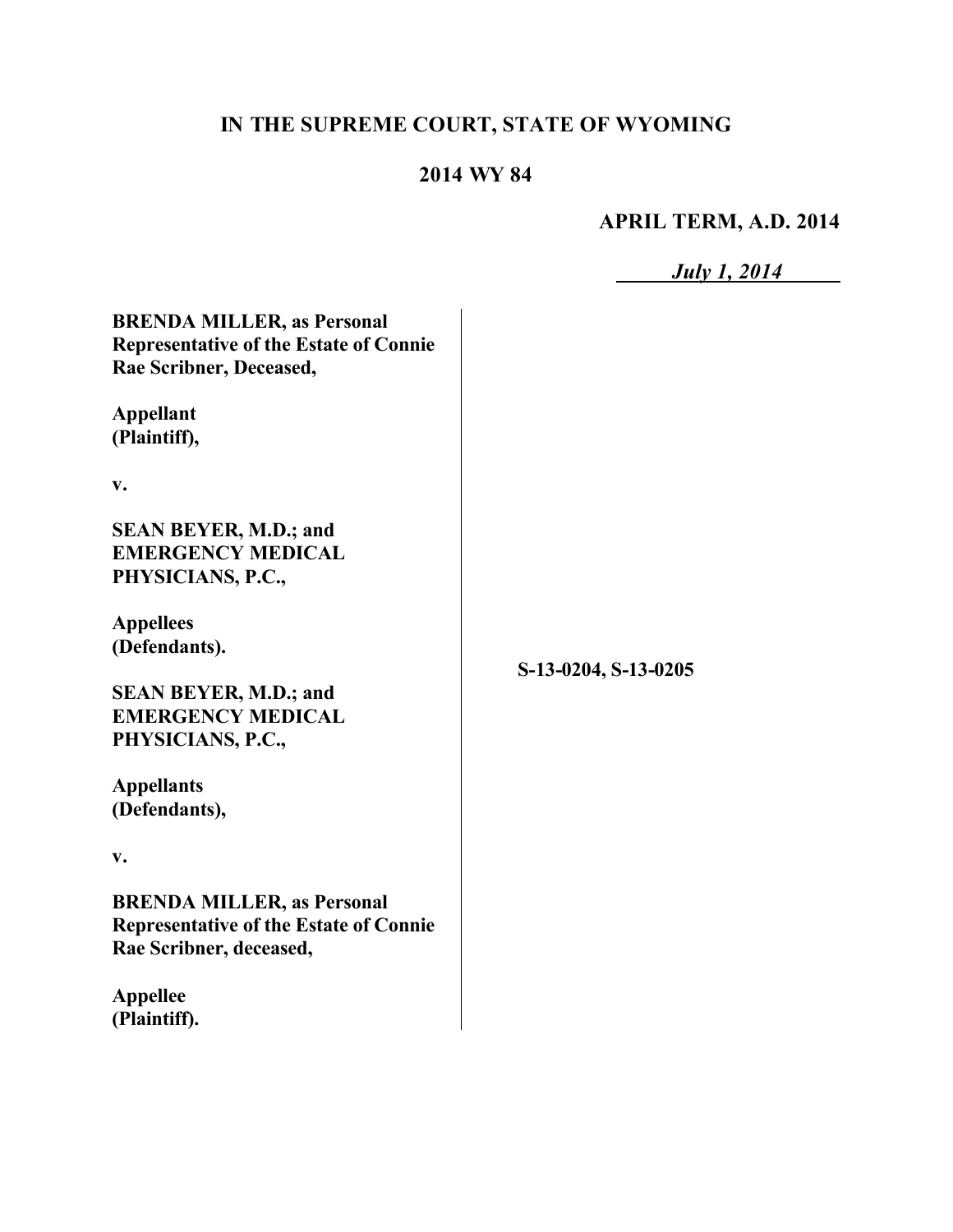#### *Appeal from the District Court of Natrona County The Honorable David B. Park, Judge*

*Representing Brenda Miller, as Personal Representative of the Estate of Connie Rae Scribner, Deceased:*

G. Bryan Ulmer, III, and Larissa A. McCalla of The Spence Law Firm, LLC, Jackson, Wyoming; Robert M. Shively of Rob Shively, P.C., Casper, Wyoming. Argument by Mr. Shively.

#### *Representing Sean Beyer, M.D., and Emergency Medical Physicians, P.C.:*

W. Henry Combs, III, and Andrew F. Sears of Murane & Bostwick, LLC, Casper, Wyoming. Argument by Mr. Sears.

*Before BURKE, C.J.\*, HILL, DAVIS, and FOX, JJ., and GOLDEN, J. (Ret.)*

*\* Justice Kite, who is recused from this case, was Chief Justice at time of oral argument*

**NOTICE: This opinion is subject to formal revision before publication in Pacific Reporter Third. Readers are requested to notify the Clerk of the Supreme Court, Supreme Court Building, Cheyenne, Wyoming 82002, of any typographical or other formal errors so that correction may be made before final publication in the permanent volume.**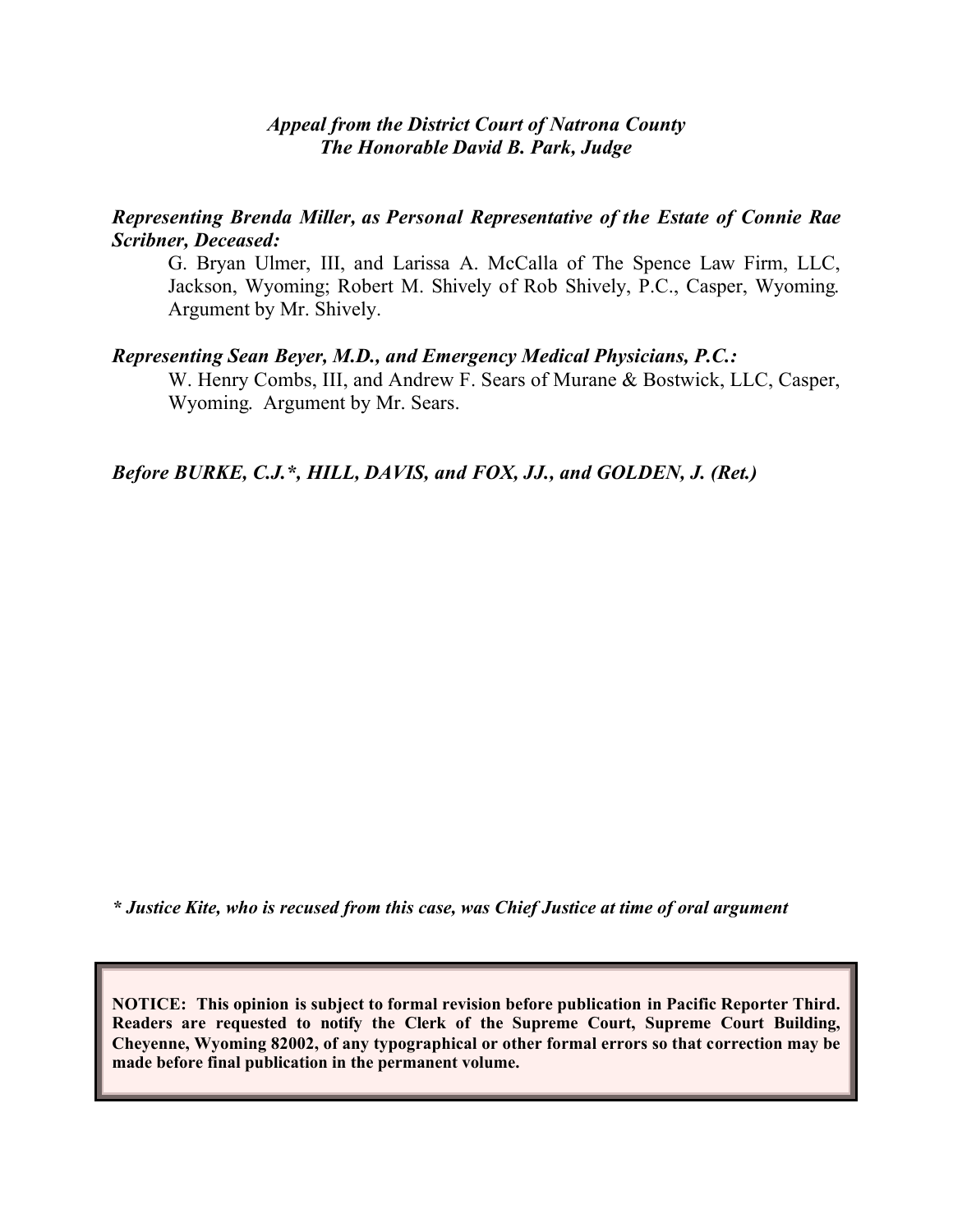### **GOLDEN, Justice (Ret.).**

[¶1] Brenda Miller (Plaintiff), acting as personal representative for Decedent Connie Rae Scribner, filed a wrongful death action alleging medical malpractice against Sean Beyer, M.D. and Emergency Medical Physicians, P.C. (collectively Defendants). The first trial ended in a mistrial and entry of an order requiring Defendants to pay attorney fees and costs. The second trial ended in a jury verdict in favor of Defendants. Following the verdict in the second trial, Plaintiff moved for a new trial on grounds that the district court improperly admitted undesignated expert testimony given by Defendant Dr. Beyer and Defendants' retained expert. The district court denied the motion, and Plaintiff appeals that denial. Defendants cross-appealed, challenging the district court's order declaring a mistrial in the first trial. We affirm both district court orders.

### **ISSUES**

[¶2] Plaintiff frames the issues for our review as follows (footnotes omitted):

Whether the district court erred when it refused to grant the Plaintiff/Appellant's motion for a new trial based on three independently sufficient reasons?

A. The district court improperly admitted opinion testimony from Defendant's expert Dr. Kurt Bernhisel which, in the interest of justice, requires a new trial;

B. The district court improperly admitted testimony regarding CURB-65 which, in the interest of justice, requires a new trial; and,

C. The district court improperly allowed Dr. Beyer to offer speculative, non-designated expert testimony concerning the BUN tests on the 21st and their relation to sepsis which, in the interest of justice, requires a new trial.

[¶3] In their cross-appeal, Defendants state the issue on appeal as follows (footnote omitted):

> Whether the district court erred when it granted a mistrial, and subsequently awarded fees and costs, based upon a single unanswered question from defense counsel that, while arguably lacking in form or timing, touched upon relevant and admissible evidence that should have been presented to the jury.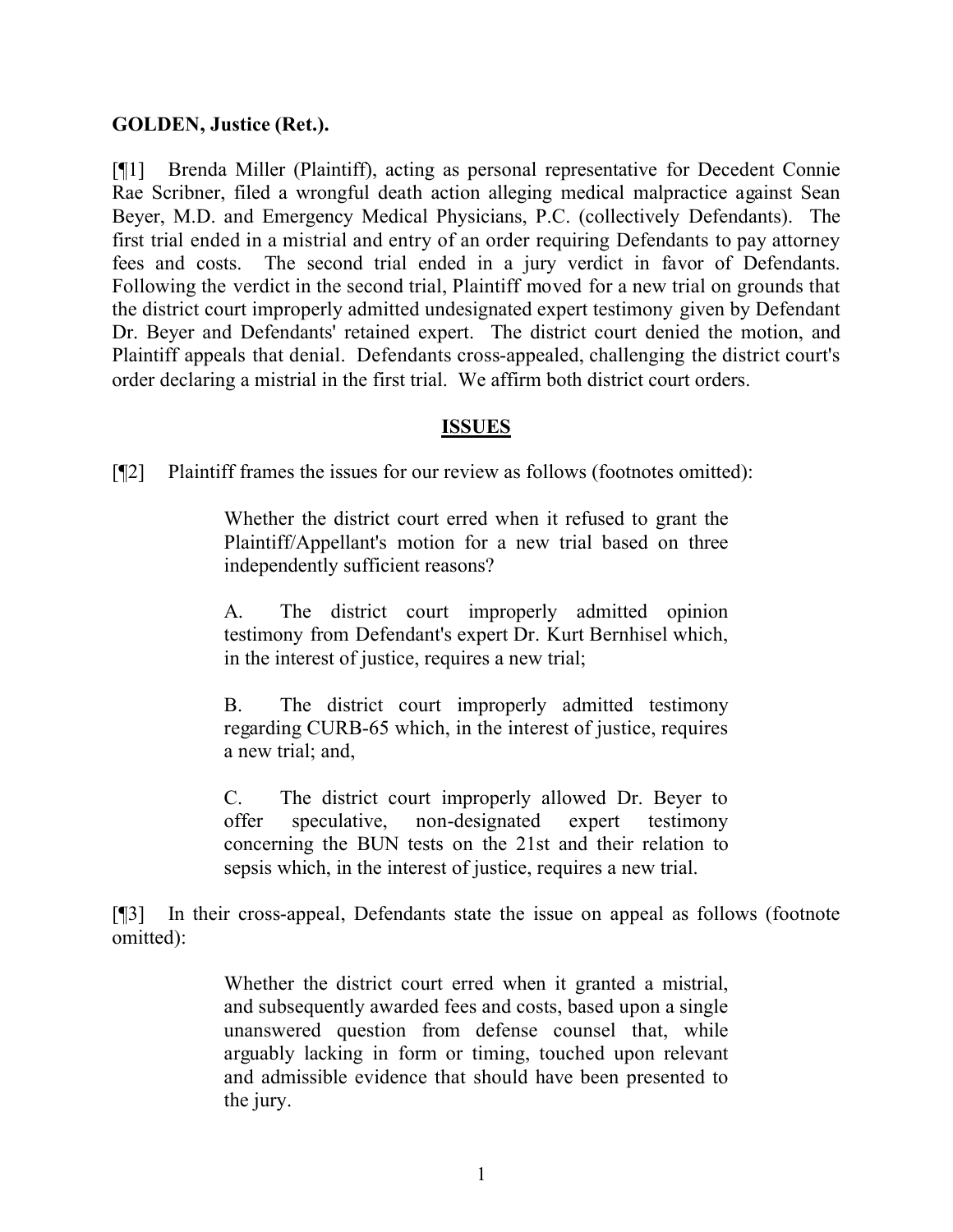[¶4] In responding to Defendants' cross-appeal, Plaintiff presents the following additional issue concerning the timeliness of Defendants' cross-appeal:

> A. The Cross-Appellants failed to timely file their notice of appeal as to the November 6, 2012 Order Allowing Costs and Fees for the mistrial, which was an appealable order because it was a [sic] "[a]n order affecting a substantial right in an action, when such order, in effect, determine[d] the action." Wyo. R. App. P. 105(a).

# **FACTS**

[¶5] On October 20, 2005, Connie Rae Scribner sought treatment at the Wyoming Medical Center emergency room. Ms. Scribner complained of a severe cough, upper respiratory infection, and difficulty breathing. She was evaluated by Defendant Dr. Sean Beyer, and he diagnosed her as suffering from bilateral pneumonia. While in the emergency room, Ms. Scribner was administered intravenous antibiotics and saline, inhalation treatments, cough medication, and Tylenol. After Ms. Scribner spent approximately three and one-half hours in the emergency room, Dr. Beyer noted her condition had improved and discharged her with care instructions and with prescriptions for an antibiotic, a cough syrup with codeine, and an inhaler.

[¶6] The following afternoon, on October 21, 2005, while at home with her twentyyear-old son and her boyfriend, Ms. Scribner stopped breathing. Ms. Scribner's son performed CPR and an ambulance was called, but Ms. Scribner died at the hospital that afternoon. The medical examiner found that Ms. Scribner died of "panlobar organizing and acute pneumonia."

[¶7] On January 15, 2008, Plaintiff filed a wrongful death complaint against Defendants.<sup>1</sup> In general terms, Plaintiff alleged that Defendants' care of Ms. Scribner fell below the standard of care because they failed to diagnose the seriousness of Ms. Scribner's condition and failed to admit her to the hospital for observation and treatment.

[¶8] A first trial began on August 27, 2012. On the fourth day of the first trial, during cross-examination of Decedent's son, defense counsel asked a question that described Decedent as a drug addict. On August 31, 2012, Plaintiff moved for and was granted a mistrial. On November 6, 2012, the district court entered an Order Allowing Fees and Costs, which awarded Plaintiff approximately \$60,000 for costs and fees incurred in connection with the first trial. The orders declaring a mistrial and awarding fees and

  $<sup>1</sup>$  The complaint also named Wyoming Medical Center as a defendant, but by the time the matter reached</sup> trial, the only remaining defendants were Dr. Beyer and Emergency Medical Physicians.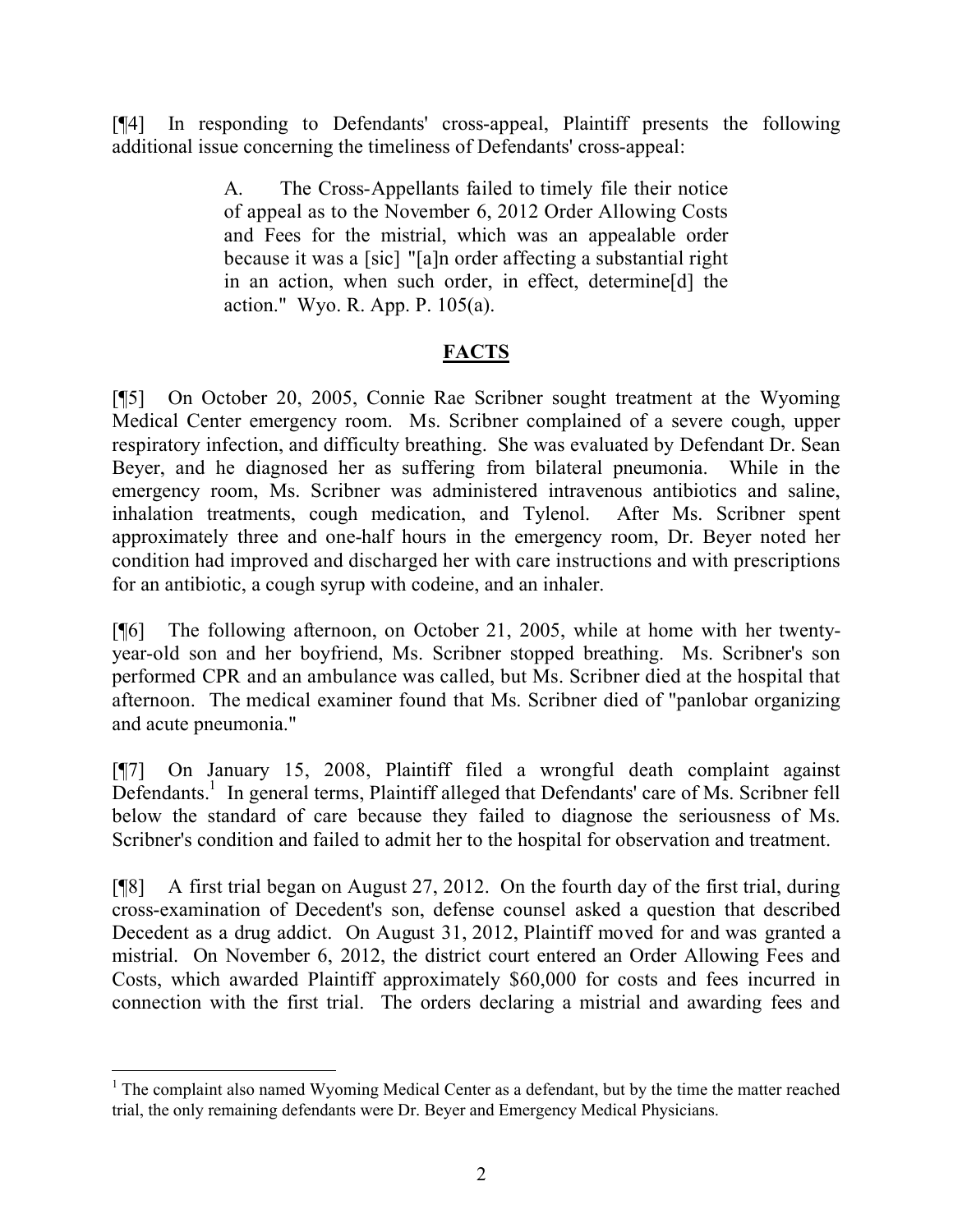costs are the subject of Defendants' cross-appeal. Additional facts related to the mistrial will be set forth in the discussion of that issue.

[¶9] A second trial began on March 18, 2013. On April 1, 2013, the case was submitted to the jury, and on that same date the jury returned a verdict finding no negligence in the care and treatment of Ms. Scribner. On April 18, 2013, the district court entered judgment on the verdict. On May 2, 2013, Plaintiff filed a motion for new trial pursuant to Rule 59 of the Wyoming Rules of Civil Procedure. Plaintiff moved for a new trial based on the district court's rulings that allowed testimony, over Plaintiff's objection, by Defendant Dr. Beyer and one of Defendants' expert witnesses concerning theories that Plaintiff contended were not disclosed during discovery. Plaintiff's motion asserted:

> On April 1, 2013, after only a few hours of deliberations, the second jury empaneled in the above captioned case returned a verdict finding that Dr. Beyer was not negligent in his care and treatment of the decedent Connie Scribner. The verdict followed nearly seven years of litigation and two weeks of trial during which defendant and his expert for the first time introduced new theories relating to liability and new, undesignated, untested and unreliable surprise opinion testimony. The theories offered by the defendant and his "expert" were based upon an incomplete and inadequate understanding of the very theories they advanced. The surprise opinion testimony was amorphous and changed repeatedly throughout the expert's sworn testimony. The evidence confused and mislead the jury, violated the principles behind expert disclosures, and failed to meet the requirements of relevance and reliability that govern expert testimony, ultimately denying the plaintiff the opportunity for a fair trial.

[¶10] On June 25, 2013, the district court denied Plaintiff's motion for a new trial. The court's denial of Plaintiff's new trial motion is the basis for Plaintiff's appeal. Additional facts relevant to this issue will be set forth in our discussion of the issue.

[¶11] On July 24, 2013, Plaintiff filed her notice of appeal, and on August 6, 2013, Defendants filed notice of their cross-appeal.

### **STANDARD OF REVIEW**

[¶12] The question whether Defendants' appeal from the district court's order declaring a mistrial was timely filed involves the jurisdiction of this Court and is subject to *de novo*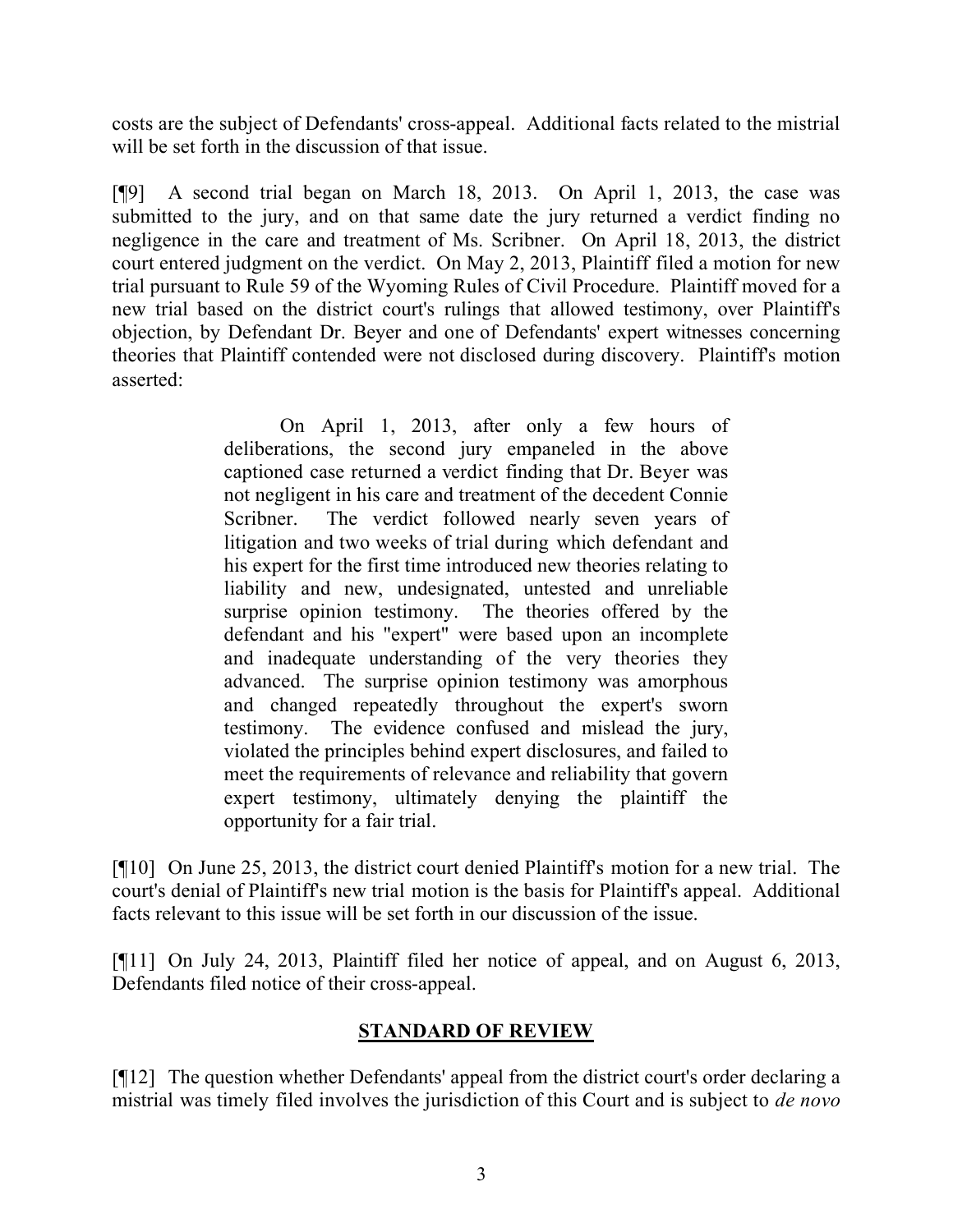review. *Northwest Bldg. Co., LLC v. Northwest Distrib. Co., Inc.,* 2012 WY 113, ¶ 26, 285 P.3d 239, 245 (Wyo. 2012); *Inman v. Williams*, 2008 WY 81, ¶ 10, 187 P.3d 868, 874 (Wyo. 2008).

[¶13] A district court's ruling on a motion for mistrial is reviewed for an abuse of discretion. *Dollarhide v. Bancroft*, 2010 WY 126, ¶ 4, 239 P.3d 1168, 1170 (Wyo. 2010); *Hannifan v. Am. Nat'l Bank of Cheyenne*, 2008 WY 65, ¶ 36, 185 P.3d 679, 693 (Wyo. 2008); *Terry v. Sweeney*, 10 P.3d 554, 557 (Wyo. 2000). This Court likewise reviews a district court's decision whether to grant a new trial for an abuse of discretion. *Smyth v. Kaufman*, 2003 WY 52, ¶ 13, 67 P.3d 1161, 1165 (Wyo. 2003); *Richardson v. Schaub*, 796 P.2d 1304, 1308 (Wyo. 1990). We also review a district court's rulings on the admissibility of evidence, including whether to exclude expert testimony, for an abuse of discretion. *Black Diamond Energy, Inc. v. Encana Oil & Gas (USA), Inc.*, 2014 WY 64, ¶ 34, 326 P.3d 904, 913 (Wyo. 2014) ("Rulings on the admissibility of evidence are within the sound discretion of the trial court and will not be disturbed by this Court absent a clear abuse of discretion."); *Wilson v. Tyrrell*, 2011 WY 7, ¶ 50, 246 P.3d 265, 279 (Wyo. 2011) ("The question of the admissibility of evidence is primarily a question for the trial court.").

[¶14] The following will be considered in determining whether a district court has abused its discretion:

> "'Judicial discretion is a composite of many things, among which are conclusions drawn from objective criteria; it means a sound judgment exercised with regard to what is right under the circumstances and without doing so arbitrarily or capriciously.'" *Vaughn v. State*, 962 P.2d 149, 151 (Wyo. 1998) (quoting *Martin v. State*, 720 P.2d 894, 897 (Wyo. 1986)); see also *Stroup v. Oedekoven*, 995 P.2d 125, 128 (Wyo. 1999).

> > In determining whether there has been an abuse of discretion, we focus on the "reasonableness of the choice made by the trial court." *Vaughn*, 962 P.2d 149, 151 (Wyo.1998). If the trial court could reasonably conclude as it did and the ruling is one based on sound judgment with regard to what is right under the circumstances, it will not be disturbed absent a showing that some facet of the ruling is arbitrary or capricious.

*Jordan v. Brackin*, 992 P.2d 1096, 1098 (Wyo. 1999).

*Dollarhide*, ¶ 4, 239 P.3d at 1170 (quoting *Hannifan*, ¶ 36, 185 P.3d at 693).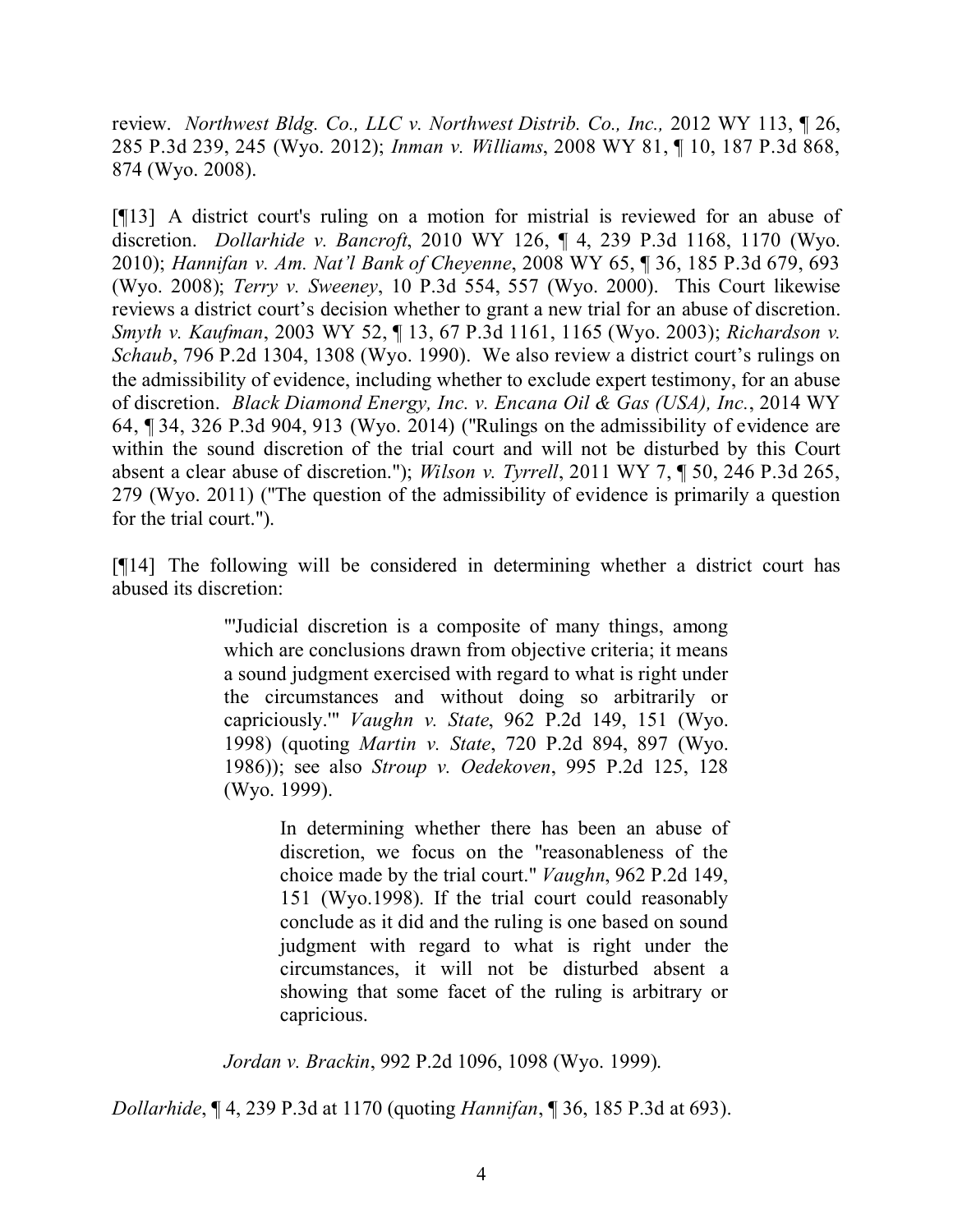# **DISCUSSION**

[¶15] Addressing the issues in chronological order, rather than in the order in which they were presented on appeal, we first address Defendants' appeal from the order granting a mistrial in the first trial. We will then turn to the issues related to the admission of expert testimony in the second trial and the denial of Plaintiff's motion for a new trial following the jury's unfavorable verdict in that second trial.

# **A. Order Granting Mistrial**

[¶16] The district court declared a mistrial of the first trial because, on crossexamination of Decedent's son, defense counsel asked a question that described Decedent as a drug addict. The court found the question improper on grounds that the question assumed facts not in evidence, called for speculation, was based on hearsay, was not relevant, and was unfairly prejudicial to Plaintiff. In considering Defendants' appeal of the mistrial order, we will first address Plaintiff's argument that Defendants' appeal was not timely, and then we will consider Defendants' abuse of discretion argument.

### **1. Timeliness of Appeal**

[¶17] On August 31, 2012, Plaintiff moved for a mistrial, and the district court granted that motion. In so ruling, the court directed Plaintiff's counsel to submit an application for costs and fees and indicated it would rule on that application after Defendants' counsel had an opportunity to respond. The court also set a scheduling conference for the purpose of choosing a date for the second trial.

[¶18] On September 5, 2012, the district court issued a Scheduling Order that set a new trial date of March 18, 2013. On September 17, 2012, Plaintiff filed her motion for attorney fees and costs related to the mistrial, and on October 2, 2012, Defendants responded to that motion. On November 6, 2012, the court entered an Order Allowing Costs and Fees.

[¶19] Plaintiff does not contend that the district court's August 31, 2012 order granting Plaintiff's motion for a mistrial was an appealable order. Instead, Plaintiff contends that the court's Order Allowing Costs and Fees was the appealable order and that because Defendants did not file their cross-appeal until August 6, 2013, their appeal of the mistrial order and Order Allowing Costs and Fees was untimely. We disagree.

[¶20] In arguing that Defendants' appeal was untimely, Plaintiff relies solely on Rule 1.05(a) of the Wyoming Rules of Appellate Procedure. Rule 1.05(a) defines an appealable order as "[a]n order affecting a substantial right in an action, when such order, in effect, determines the action and prevents a judgment." W.R.A.P. 1.05(a). This Court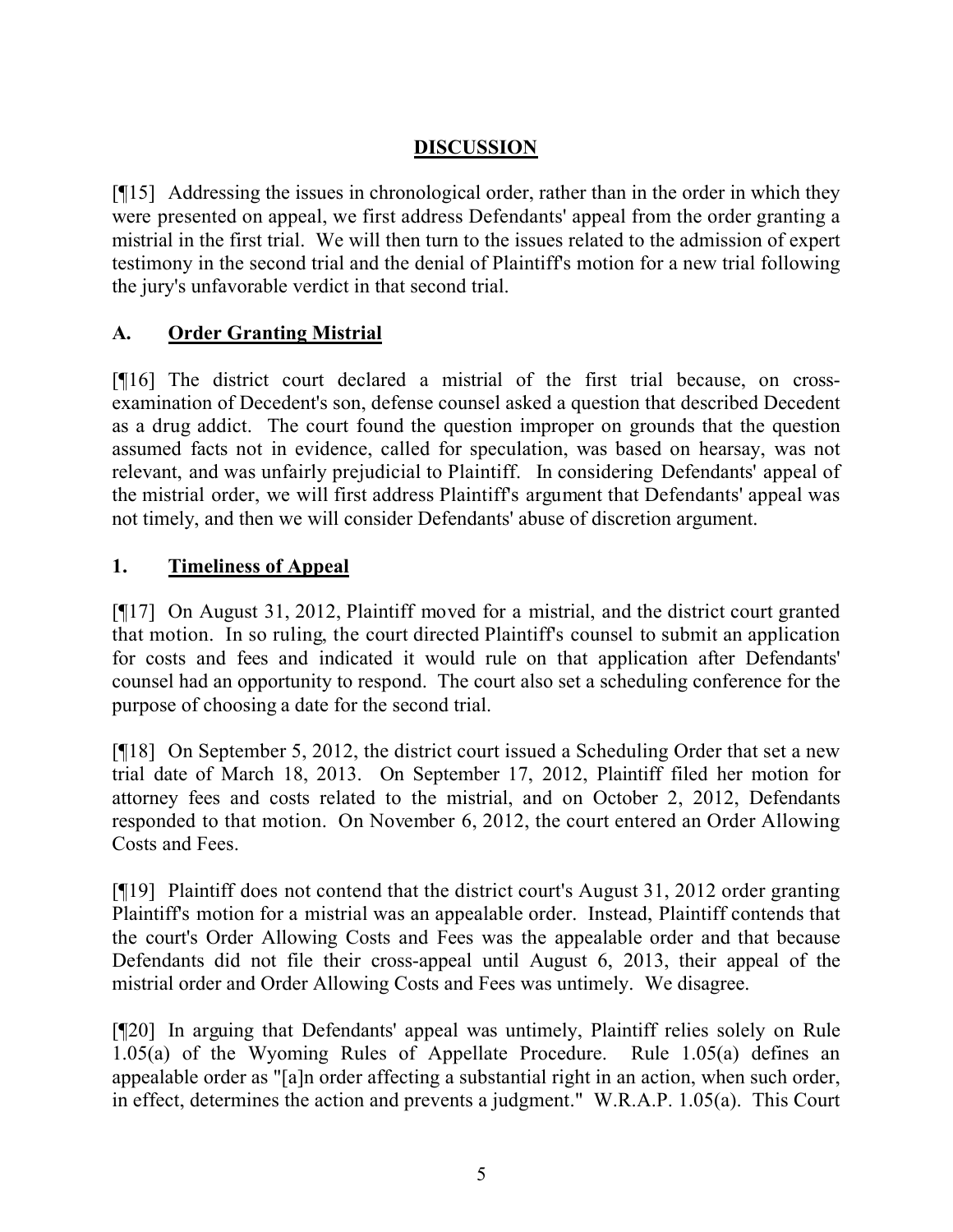has held that "an appealable order under Rule 1.05(a) has 'three necessary characteristics. . . . It must affect a substantial right, determine the merits of the controversy, and resolve all outstanding issues.'" *In re E.R.C.K.*, 2013 WY 160, ¶ 28, 314 P.3d 1170, 1176 (Wyo. 2013) (quoting *In re KRA*, 2004 WY 18, ¶ 10, 85 P.3d 432, 436 (Wyo. 2004)). Said another way, to be appealable, an order must leave nothing for future consideration. *In re KRA*, ¶ 10, 85 P.3d at 436 (citing *Public Serv. Comm'n v. Lower Valley Power & Light, Inc.*, 608 P.2d 660, 661 (Wyo. 1980)). The purpose of these Rule 1.05 requirements is "to avoid fragmentary appeals and decisions made in a piecemeal fashion." *Estate of McLean ex rel. Hall v. Benson*, 2003 WY 78, ¶ 8, 71 P.3d 750, 753 (Wyo. 2003).

[¶21] Applying these principles, the district court's orders granting a mistrial and awarding costs and fees were not appealable orders. While the question of the mistrial may have been settled once the court issued its order awarding costs and fees, that issue was only one discrete part of the controversy. The parties' controversy would not be fully determined on the merits until after the second trial. The orders declaring a mistrial and awarding costs and fees thus did not determine the action or prevent a judgment as required by Rule 1.05(a), and a ruling that the mistrial orders were immediately appealable would necessarily result in the type of fragmentary appeals and piecemeal decisions that Rule 1.05 was intended to avoid. *See Davis v. Davis*, 985 P.2d 643, 646-47 (Ariz. Ct. App. 1999) (holding that an order granting a mistrial prior to judgment being entered is not an appealable order because such an order neither determines the action nor prevents judgment from which an appeal might be taken); *Howard v. Kuehnert*, 641 N.E.2d 804, 805-06 (Ohio Ct. App. 1994) (interpreting provisions similar to W.R.A.P. 1.05 and holding that orders relating to declaration of mistrial not appealable because a new trial necessarily follows).

[¶22] This case has taken an appellate path similar to that followed in *Terry v. Sweeney*, a personal injury lawsuit involving a motor vehicle accident. *Terry*, 10 P.3d at 555. A mistrial was declared in *Terry* when a witness for the plaintiff, in violation of a pretrial order, referenced the defendant's insurance coverage. *Id.* at 556. The trial court entered an order awarding costs related to the mistrial, and the matter remained pending for two years because the court would not set a new trial until the plaintiff paid the costs. *Id.* The plaintiff continued in her failure to pay the award of costs, and, nearly three years after entry of the original order awarding costs, the trial court entered an order of dismissal with prejudice. *Id.* at 557. The plaintiff then appealed the dismissal order and the orders declaring a mistrial and awarding costs. *Id.* This Court did not directly address the timeliness of the plaintiff's appeal from the orders declaring a mistrial and awarding costs, but given our willingness to dismiss an appeal on our own motion when we find that an order is not appealable, our acceptance of the appeal and ruling on the issues presented signaled that the appeal had been properly taken. *See Bd. of Trustees of Mem'l Hosp. of Sheridan Cnty. v. Martin*, 2003 WY 1, ¶¶ 9-16, 60 P.3d 1273, 1275-77 (Wyo. 2003) (dismissing appeal on ground that order was not appealable though issue was not raised by parties).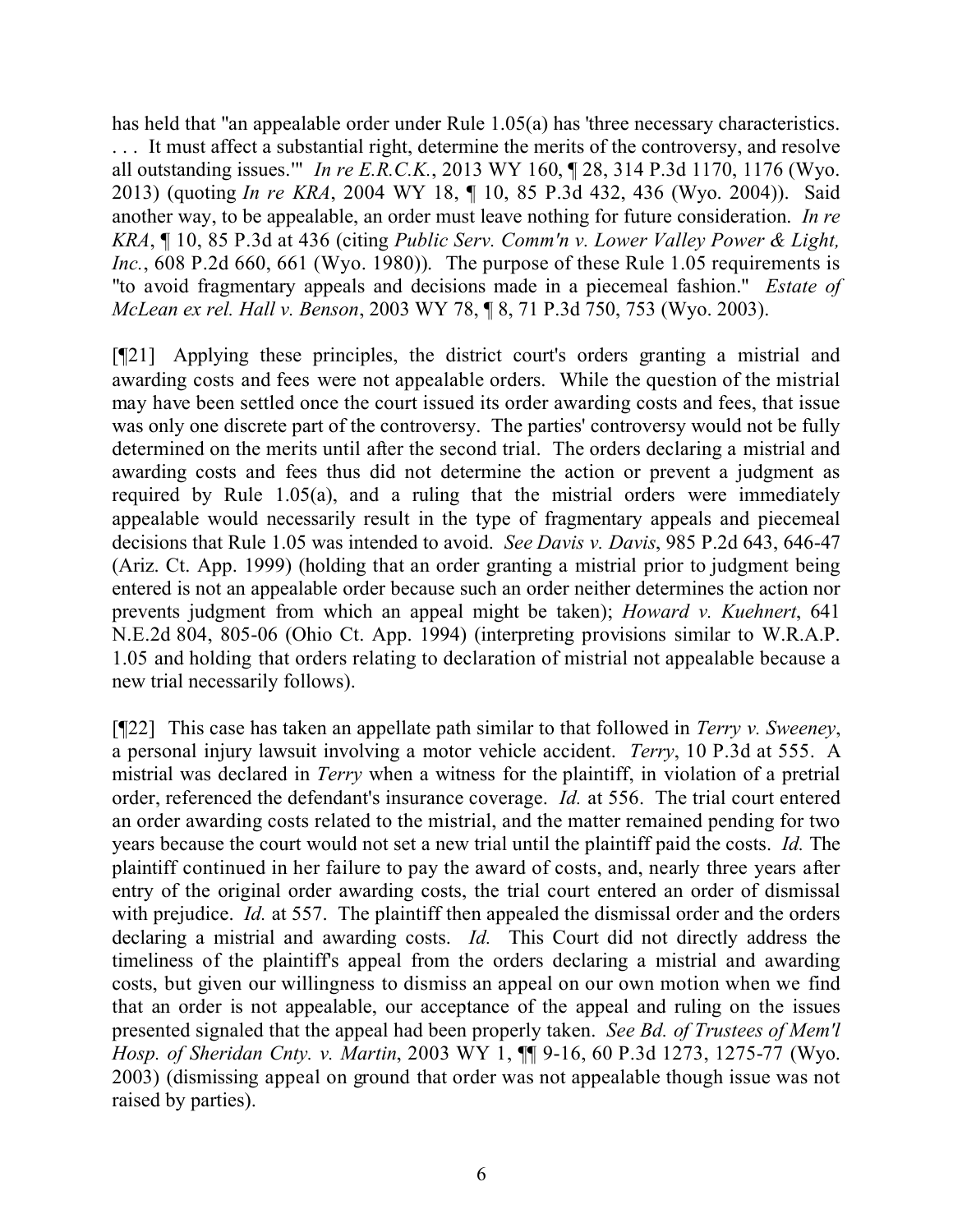[¶23] Our ruling in *Terry* implicitly recognized that an order declaring a mistrial is not an appealable order itself and that the proper procedure for appealing such an order is to take an appeal after the parties' controversy is fully determined on the merits. *See also Dollarhide*, ¶ 16 n.5, 239 P.3d at 1173 n.5 (reviewing the trial court's exercise of discretion in granting a mistrial while at the same time observing the arguable mootness of the issue given that by the time a mistrial ruling makes its way to the Court on appeal the jury has been released and another trial has taken place).

[¶24] The orders declaring a mistrial and awarding costs and fees did not determine the action or prevent a judgment, and neither order was therefore an appealable order as defined by W.R.A.P. 1.05(a). We thus conclude that Defendants' appeal of the mistrial order was timely and turn then to Defendants' argument that the district court abused its discretion in declaring a mistrial.

### **2. District Court's Exercise of Discretion in Declaring Mistrial**

[¶25] As noted above, the offending question that led the district court to declare a mistrial was one that described Decedent as a drug addict. Evidence relating to Decedent's alleged use of Vicodin and marijuana, her alleged alcohol use, and her alleged drug-seeking behaviors was the subject of motions in limine and multiple arguments to the district court, both pretrial and during trial. At a pretrial motions hearing, Defendants argued that the evidence was relevant to Decedent's cause of death and was therefore admissible. Essentially, Defendants contended that Decedent misused her prescription medications and consumed alcohol and marijuana, and that these actions combined with Decedent's pneumonia to cause her respiratory failure. Plaintiff argued for exclusion of evidence related to Decedent's history of drug and alcohol abuse on grounds that the prejudicial nature of the evidence outweighed its probative value because there was no evidence that showed a recent use of Vicodin or a link between Decedent's marijuana use and her respiratory failure. At a pretrial motions hearing, the district court ruled that evidence related to Decedent's past abuse of Vicodin was not admissible because the allegations were too remote in time. With respect to Decedent's use of marijuana, the court ruled:

> THE COURT: My inclination is to grant the motion with regard to the THC. I'm getting different versions of what the experts are going to say, so I am  $-$  I'm reserving to the defendant if they can somehow specifically tie the THC to the cause of death; but, you know, if the argument is, Well, she was smoking marijuana and under the influence and made a bad decision, I don't see any experts willing to say that  $- I$ may have missed that – but, you know, you have to somehow say she had X number of nanograms in her system and then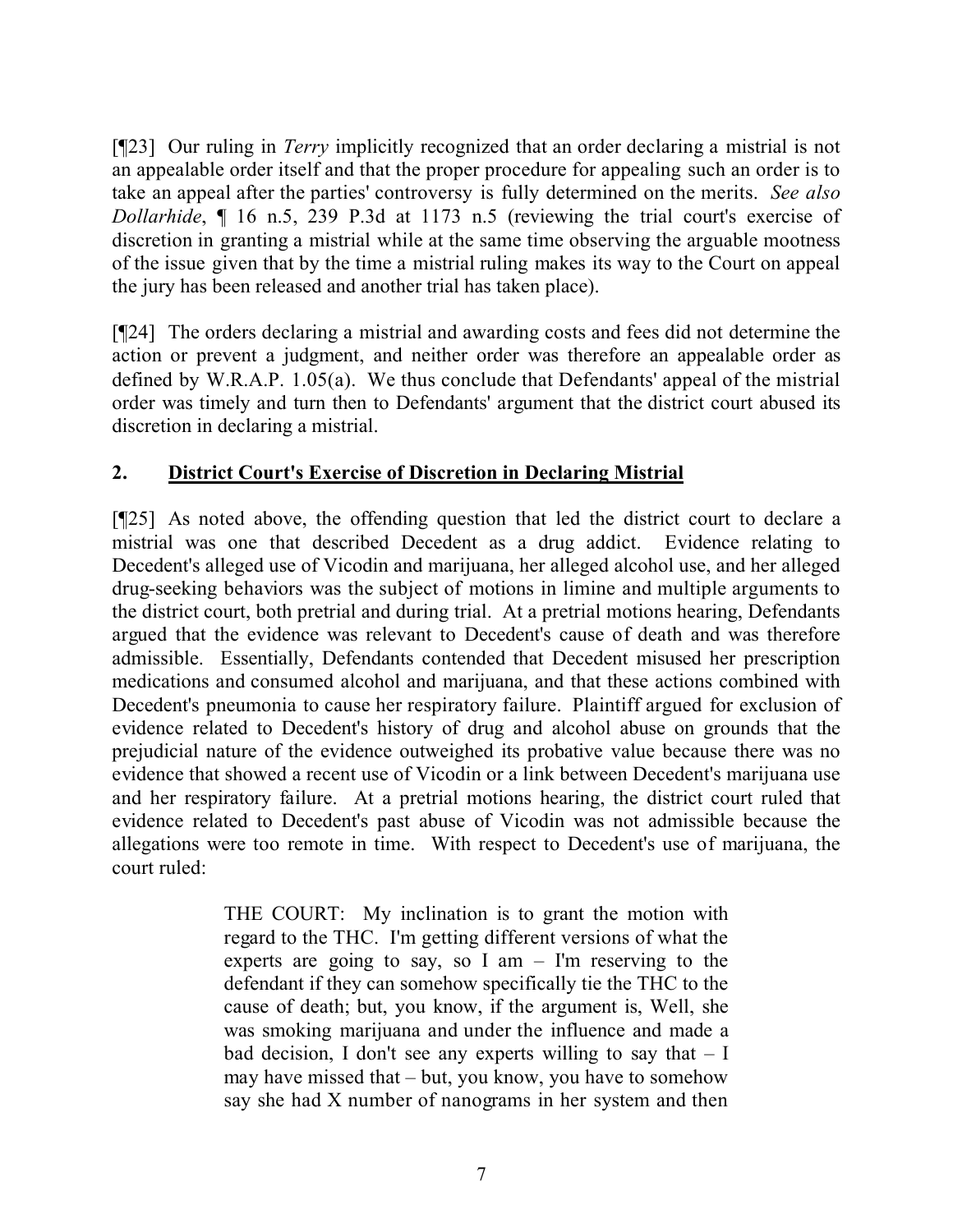this is how it affects her judgment. I may have missed it, but I don't see that in any of the designations.

\* \* \* \*

THE COURT: It does seem to me to be more prejudicial than probative of anything; but  $I -$  as the testimony develops, I will reconsider that ruling at the request of the defendants.

[¶26] On the first morning of the first trial, defense counsel requested clarification on the district court's rulings concerning Decedent's drug use, and the following exchange took place:

> [Defense Counsel]: \* \* \* Due to the delicate nature of a few of the rulings that you've made in the past, the Zithromax and Vicodin and marijuana and so on, we just want to make sure that we all understand what to say and what not to say during voir dire and openings.

> So the first question I have, I know there was a motion that you heard about a particular ER record with Connie Scribner, where she admitted she had been seeking Vicodin; and you said there's no reason to reference that record. And that's fine. What we would like to do, however, Your Honor, is establish that she was a drug seeker, because it goes to – the plaintiffs have made a big deal about who it was that could have possibly consumed the medications at her home. The fact that she's a drug seeker in the past goes to the fact that she sought the high from time to time for whatever medications she could get, and it establishes and provides some background information about who in fact was the most likely person to have taken the extra gabapentin and the codeine cough syrup. So your ruling was specifically tailored to that specific medical record; but we didn't want to violate anything by mentioning other Vicodin or other records that reference that or her history of drug-seeking behavior.

> [Plaintiff's Counsel]: \* \* \* Well, I know that your ruling was specific to that record; but it was based upon the idea that the nature of the drugs she had admitted to seeking a year prior, over a year prior, was Vicodin; that there was no Vicodin in her system. It was tested for. There was no evidence that she had engaged in any drug-seeking behavior for at least a year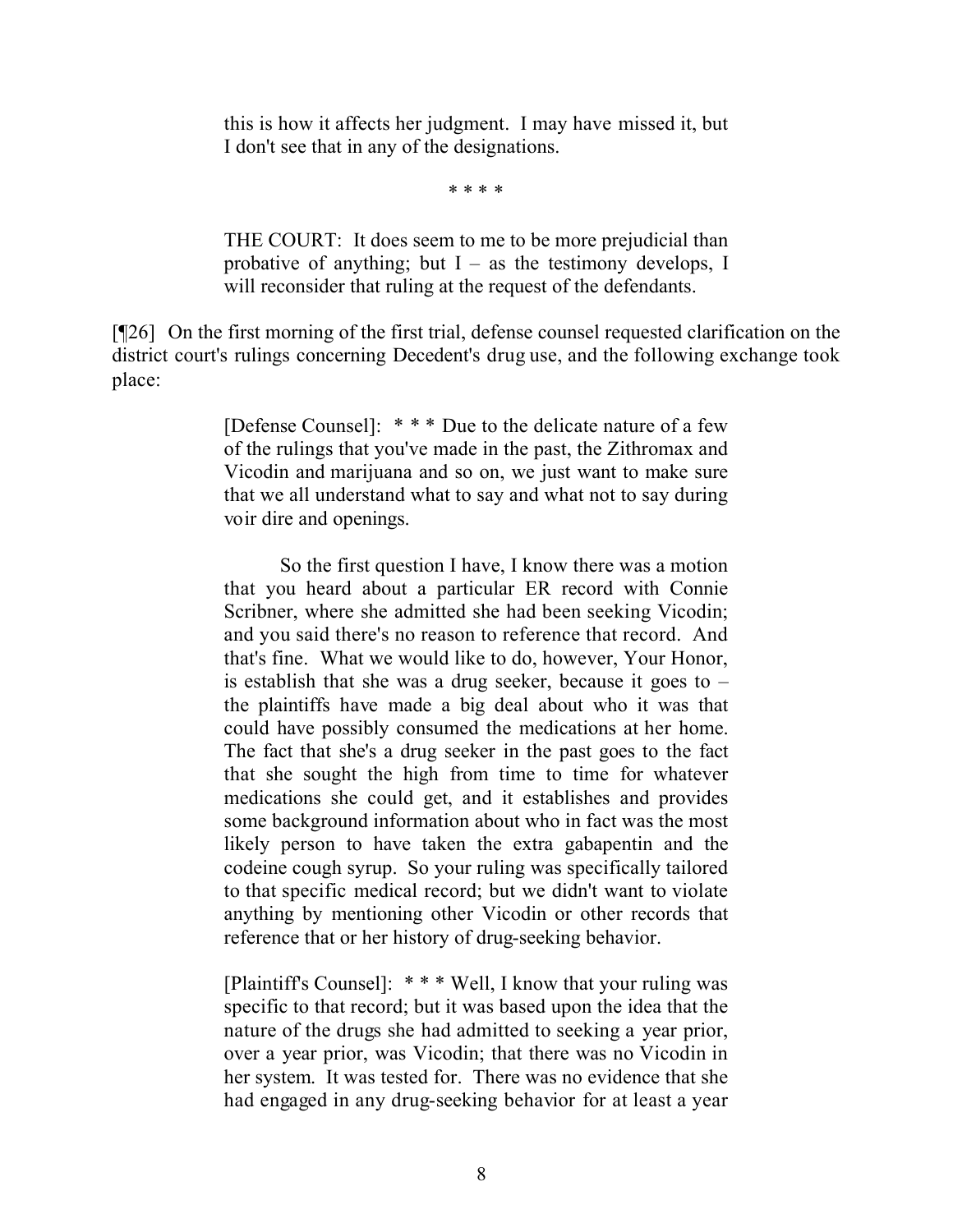prior to this event. And that it is therefore a prior bad act which should be excluded. And so the – the discussion was a lot broader than, Oh, can we – do we erase the reference in this record. I think that was the context in which it came up, but it was because of the remoteness in time and the risk of unfair prejudice relating to it and also that – that there was no evidence to – to support admission of such evidence under habit or anything else because of the lack of time and the dissimilarity between that particular drug that is historically an issue and the drugs involved at the time of this event.

[Defense Counsel]: Even though the drug at issue in this case wasn't whether Vicodin killed her, the cause of her death is definitely an issue. And one of the – our entire theory of the case is that she overmedicated herself. And so it goes to that point, because they have contested that she consumed the cough syrup and they have contested that she consumed the gabapentin without any proof whatsoever that anybody else could have taken it. And so it's important for that, Your Honor, on this particular issue.

THE COURT: You may respond to those things but only those things. As to other drug-seeking proclivities, I will rule on those questions as they come up. But do not address it in your opening.

[¶27] On the second day of trial, the issue of Decedent's drug use again raised its head when Plaintiff's expert referred to Decedent's past "prescription drug issues" during crossexamination by defense counsel. The following exchange then occurred:

> [Plaintiff's Counsel]: Through no doing of [Defense Counsel], there was testimony from the doctor that the medical records in the past indicated some prescription drug issues. Right now, I would like to leave that alone. I would like the opportunity – because we have a motion in limine to preclude that evidence. I think that the doctor is tired because, of course, I informed him of that. I don't want it to go further. I would like the opportunity to discuss with the witness that it is not something he should say. I don't think it was error in any way for [Defense Counsel]. I'm not objecting to that. I don't have a problem with that. I would like the opportunity now to make it not worse, and I do not think that he opened the door to it because he just said issues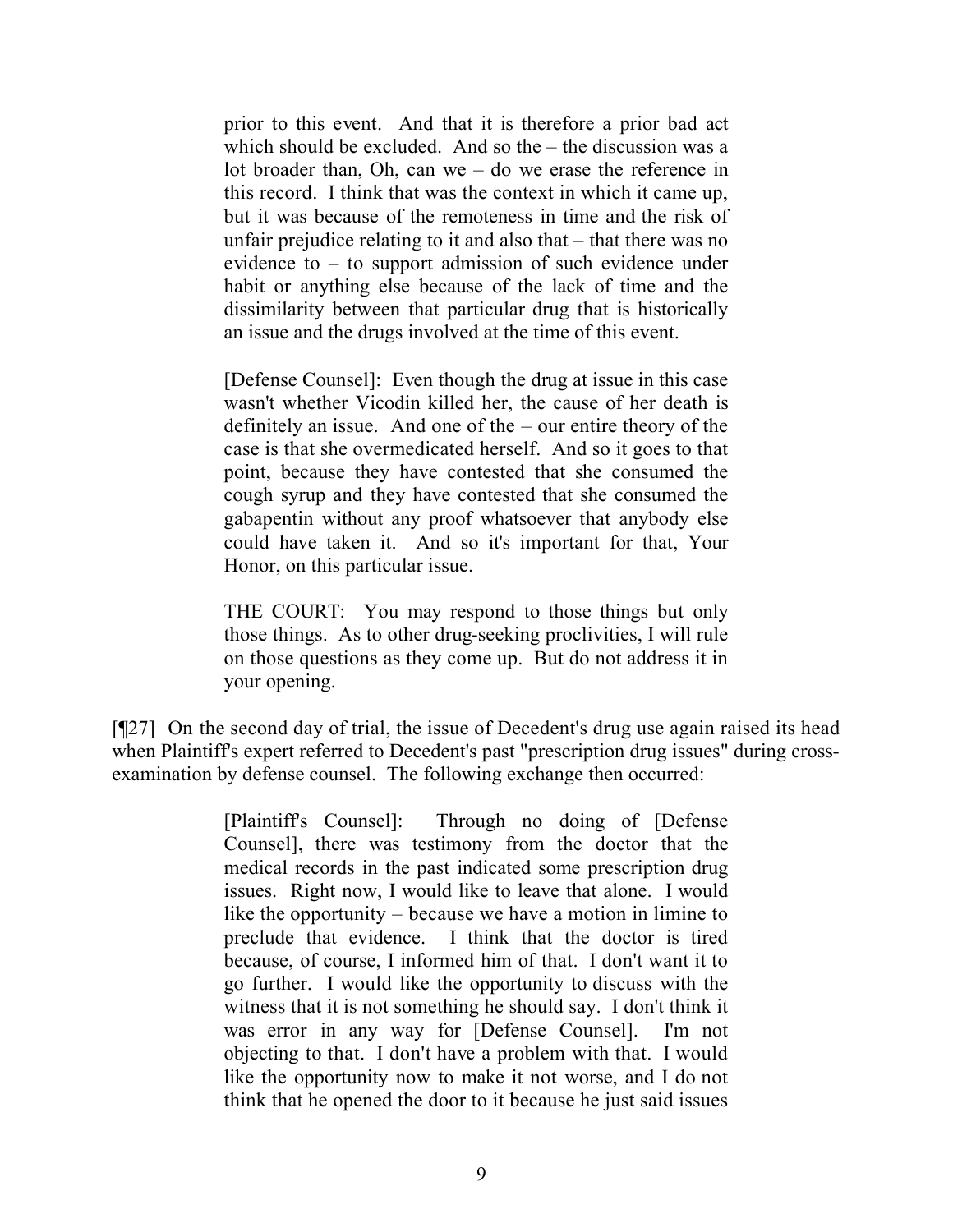and not – didn't define it any more. So I would like to stop it in its tracks.

[Defense Counsel]: \* \* \* I understand that you have ruled that the 2004 incident with regard to the Vicodin is not admissible; and I wasn't really focused on him saying what he said. I don't intend to go further with it right now; but I want you to know that it is my position that her drug-seeking mentality is at issue and it's germane to Dr. Kulig's opinions in this case about what happened to the drugs and what happened to Connie.

THE COURT: All right. I'm not going to make a ruling on that at this point.

[¶28] On the third day of the first trial, another exchange took place between the court and counsel concerning evidence related to Decedent's alleged drug use:

> THE COURT: Okay. I want to at least have you prepared to discuss something if you're not now, and I suspect you're not. An issue has come up occasionally – and my guess is it's going to – there's going to be [an] increasing chance for it come up the further we go into this case. And I can't remember the phrase that [Defense Counsel] uses, but it has to do with allegations of drug abuse by Ms. Scribner. And you referred to that as high seeking or –

[Defense Counsel]: Drug seeking.

THE COURT: Drug seeking. So I'm not sure what it is that you're trying to establish. Are you trying to establish habit or are you trying to establish character or character through habit? I want some – I'm trying to prepare for this, so I'm trying to delineate the issue.

\* \* \* \*

[Defense Counsel]: It's character. And it comes under 404(b), where it says it's admissible for other purposes, such as proof of motive, opportunity, intent, those sorts of items. And just so they can respond to both of the things, I just want to make sure we don't run into a problem with Adam Scribner.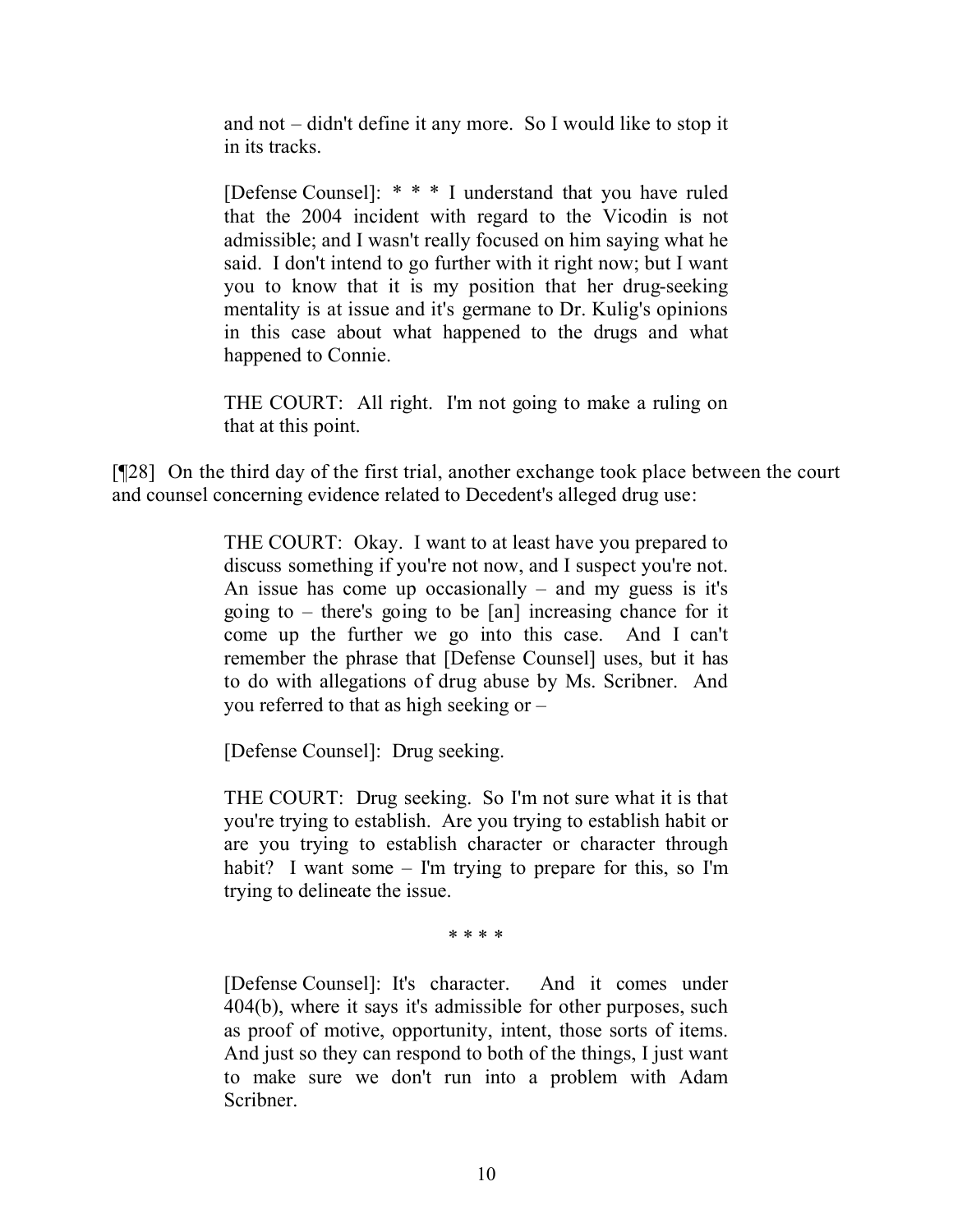THE COURT: I just wanted to know what the issue was so I can be prepared. I don't know if you said you want to respond now or not.

[Defense Counsel]: Can I say one more thing? Just because I don't want anybody to be unfairly surprised, and I want to be fair, too.

But with Adam Scribner, there's evidence in the records – he's claiming damages in this case as a family member based upon his relationship with his mother and what he's lost as a result of her death. There is evidence in the records that she told medical providers that her kids believed she was a drug addict and – along with other opinions that her kids had of her. But I'm going to ask that question of him, you know, Did you believe your mom was a drug addict. I don't know what he'll say. But it's in the records that she reported that to medical providers. And so it's not to show whether she was a drug addict on the day that she actually died, but it's relevant to the relationship that they had with one another and his claim for damages and the daughter's claim for damages, as well.

\* \* \* \*

THE COURT: If this is not going to come up in this next witness, we can postpone this discussion and bring the jury back in and go forward. I didn't mean to get so distracted. I was just trying to delineate the issue. I didn't really mean to get into a full-blown argument on it.

[Defense Counsel]: I believe that Dr. Beyer is the next witness, they will tell you. But if he's the next witness, this probably is not coming up in his testimony.

THE COURT: All right. Let's proceed, then, with the jury; and we'll discuss this. But the parties are going to have to alert me when they anticipate it.

[¶29] On the fourth day of the first trial, defense counsel's cross-examination of Decedent's son, Adam Scribner, led to the following exchange and motion for a mistrial: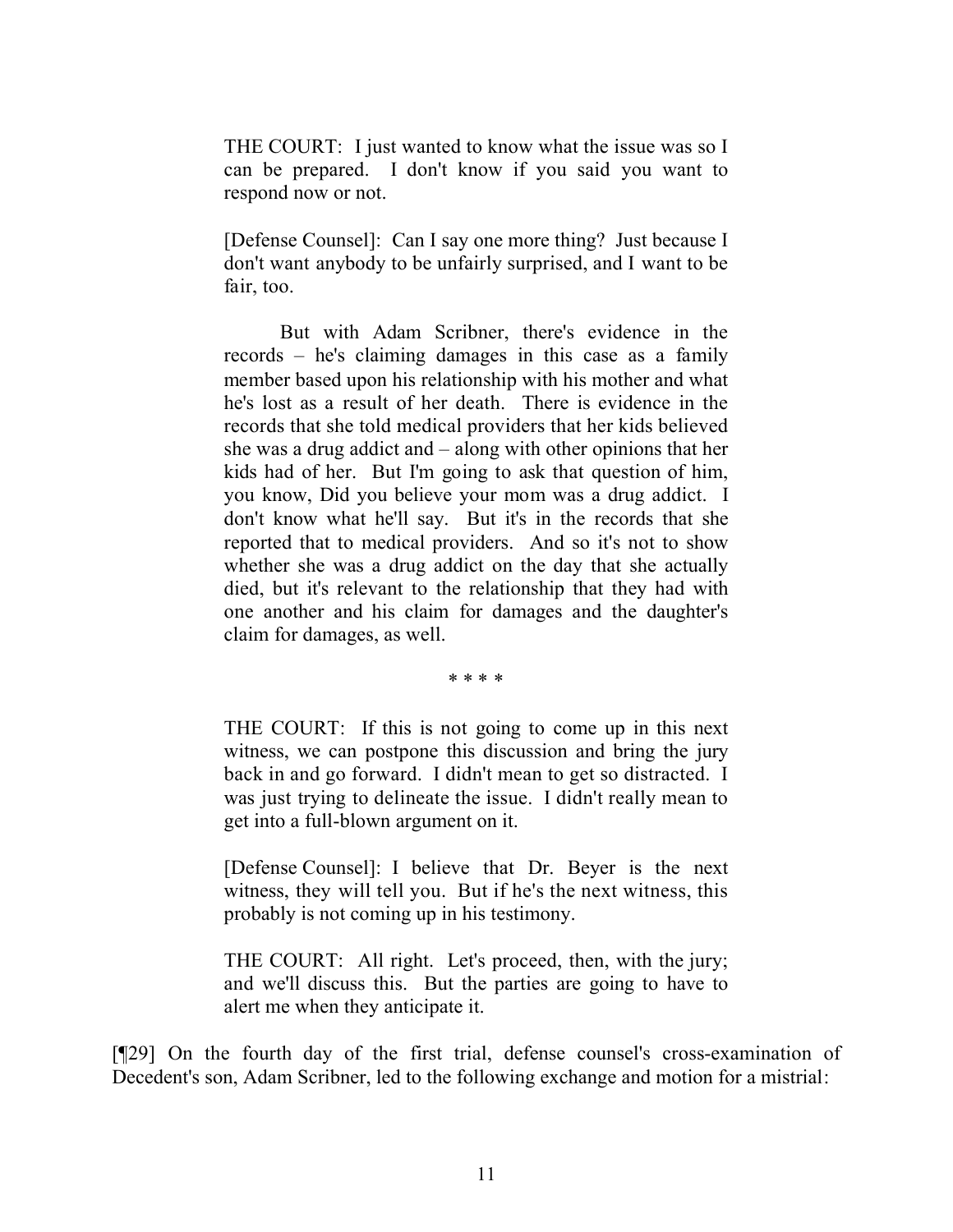Q. Did you ever think of your mom as a drug addict?

A. No, absolutely not.

Q. Do you have any idea why she would report that to any of her health care providers, that her children thought she was a drug addict?

[Defense Counsel]: Your honor, may we approach?

THE COURT: Yes.

[Bench Conference]

THE COURT: So we're here.

[Defense Counsel]: And I'm not going any further.

[Plaintiff's Counsel]: It's too late. Thank you very much.

I request a mistrial. This is subject to a motion in limine to preclude prior drug use. We talked about it three times, not less than that. And now you're coming up and you're asking him in front of the jury, Do you know why your mom would tell health care providers she's a drug addict. Not only is this something that's been the subject of motions in limine but it's also hearsay.

[¶30] The district court then excused the witness, recessed for the day, and instructed counsel to reconvene the following morning for further discussion of Plaintiff's motion for a mistrial. The next morning, August 31, 2012, the hearing on Plaintiff's mistrial motion was held. At the outset of the hearing, the court described its concerns with the question asked by defense counsel:

> There are many, many problems with this question. First, it assumes a fact not in evidence. Not only does it assume a fact not in evidence, it assumes a fact unlikely to be in evidence.

> Secondly, when a question starts "Do you have any idea," that certainly is a red flag that it's going to call for speculation. And in this case, it does. So it requires the witness to speculate.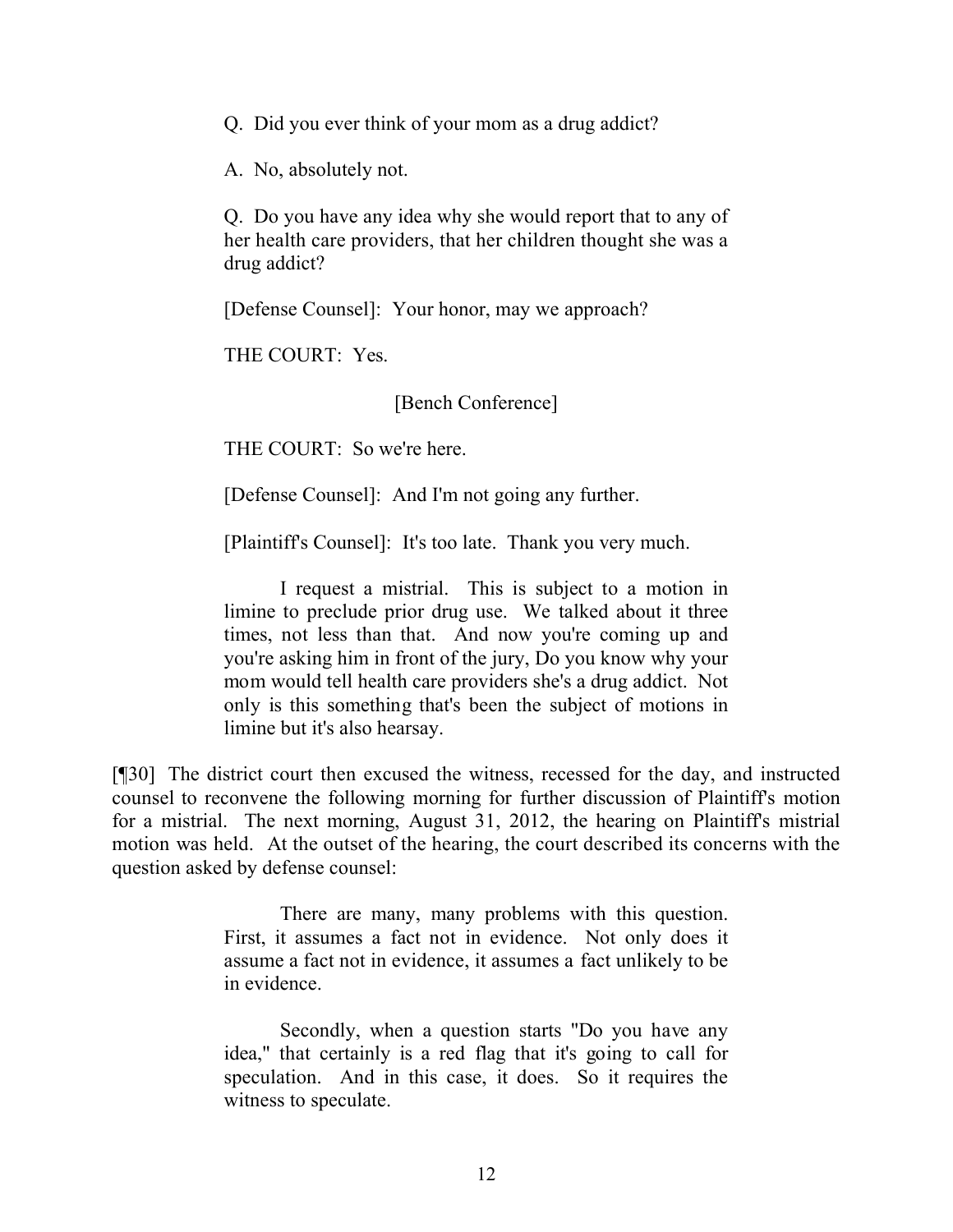Third, it is hearsay based on hearsay; arguably, double hearsay; and depending on the context of the question, triple hearsay.

Fourth, it has questionable, at best, relevance. If the question is offered to show Adam's impression of his mother, putting aside all of the other problems that I mentioned, then it proves nothing, because you can't determine from the context of the question whether assuming he said that – and I'm only assuming that for purposes of this limited discussion – he was asking for help, he was being critical of her, or he was not doing either. And, again, that's assuming he asked for it, and I'm not making that assumption. If it is offered to show Ms. Scribner's character, then it doesn't establish anything.

Finally, it is extremely prejudicial for two reasons. First, it is the use of the term "drug addict." It did not say use drugs, controlled substance, or prescription medicine. It did not even say abused drugs or controlled substances or prescription medicine. And I think the term "drug addict" for many of us brings up or conjures visions of people in alleys shooting up with needles in dirty places.

It is also prejudicial because it can't be answered. It's worse than when did you stop beating your dog. If Adam were to say he has no idea why his mother would say that, it still leaves open the suggestion that he thought his mother was a drug addict or worse, that she was a drug addict. If he says he has no idea and he didn't say that, it still leaves open the suggestion that his mother might have said it; and he obviously has no ability to respond to that question.

So the question clearly can't stand. And there wasn't formally an objection; but I assume for all practical purposes there was, and that objection is sustained.

The question should not have been asked. I have to believe that very little critical thought was given to that question. It is difficult for me to say this, because I have known [Defense Counsel] for many years – I think she appeared in front of me when I was a county judge – but the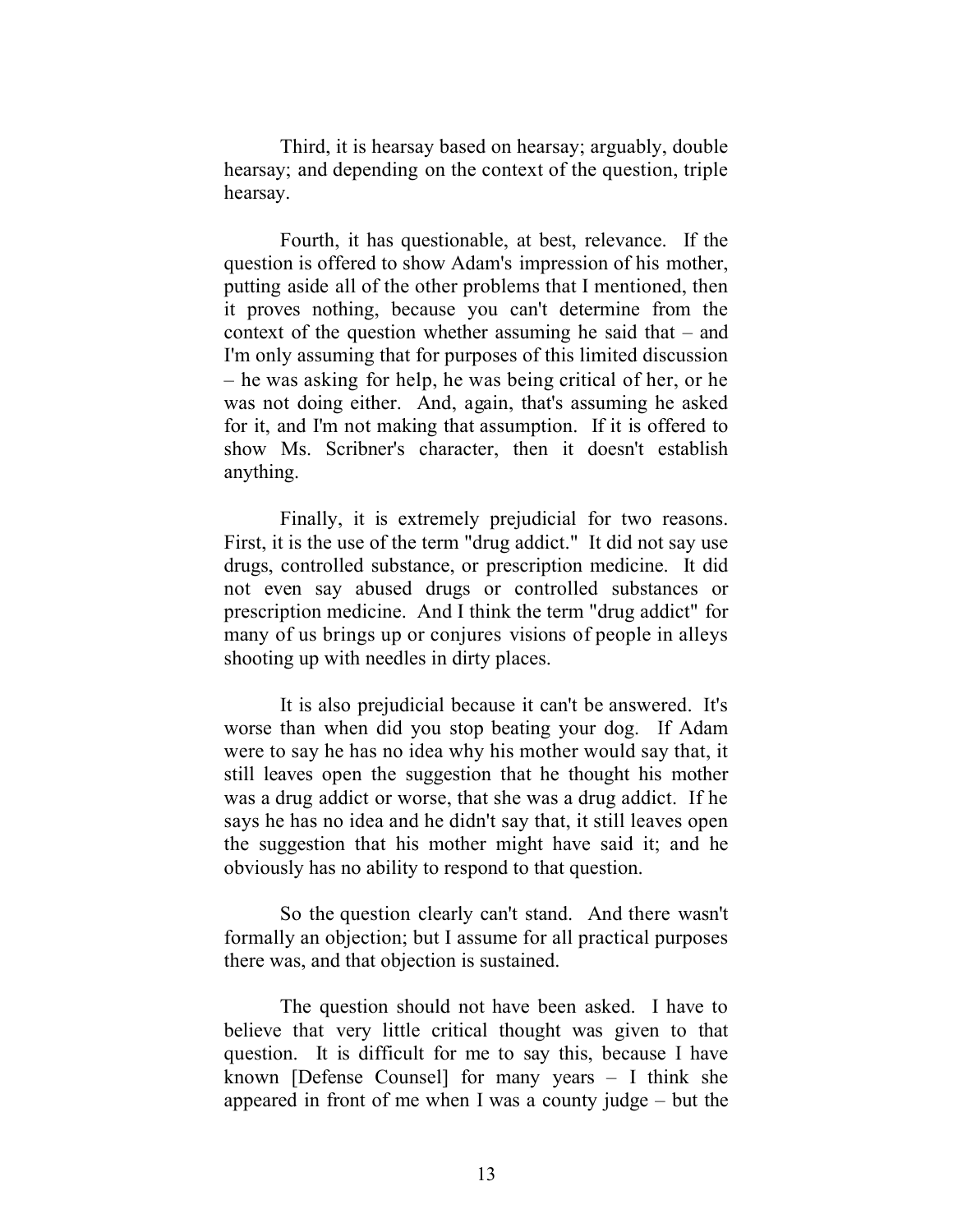fact of the matter is I think that's the worst question I've ever heard posed to a witness in my legal career.

You notice that in my discussion I have not considered the impact of the liminal motions on Vicodin or marijuana. There are a couple of problems with that. No orders have been entered that I can find. I did review my oral rulings. They are not specifically on point, but it's difficult for me to believe that anybody who was present for those hearings didn't understand I had any serious reservations about any mention of any other drugs. But that's not part of my analysis nor am I considering this part of my analysis, my belief that I thought the parties would approach first before these kinds of things were brought up. That may not have been clear, and so I'm not really considering that.

But as I said, the question was – the objection is sustained. It should not have been presented. And so we're now going to focus on what the remedy is.

[¶31] After additional discussion and argument concerning possible curative instructions, Plaintiff renewed her motion for a mistrial. The district court granted the motion, stating:

> I think that the remarks made by counsel were not made in bad faith. It was a momentary lapse in judgment and that's all, and everybody is susceptible to that. But they are such that objection and instructions to disregard them cannot cure the resulting prejudice. So I will grant the motion for a mistrial.

[¶32] Defendants argue that the district court abused its discretion in granting a mistrial. In so arguing, Defendants challenge the court's conclusion that the healthcare record on which defense counsel based her question, and Decedent's alleged statement contained in that record, were inadmissible. As the linchpin of their analysis, Defendants contend that neither the healthcare record nor Decedent's statement contained within that record constituted inadmissible hearsay. They assert:

> Absolutely no analysis was made as to whether the statements were subject to hearsay exceptions. This is particularly problematic, because even a rudimentary inquiry into the hearsay exclusionary rule and its exceptions would have likely yielded a different result. Given the absence of any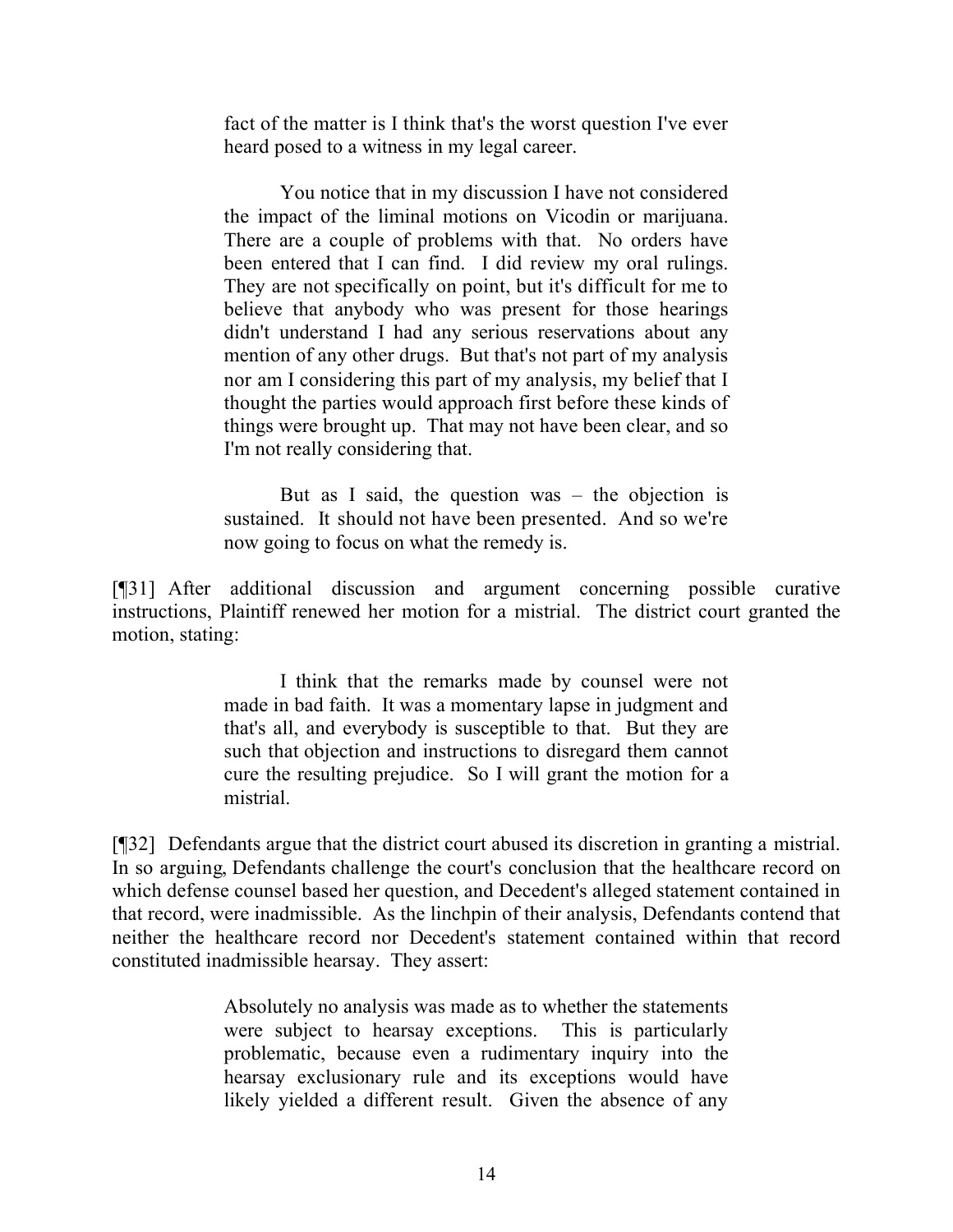meaningful discussion or reference to the actual hearsay rules, the court's conclusions were not reasonable or based upon sound judgment.

[¶33] The Defendants follow this statement with a detailed argument as to why the record and Decedent's statements therein were not hearsay. The record shows, however, that Defendants' hearsay arguments were not presented to the district court. Not only did Defendants not argue to the district court that the healthcare record and Decedent's statement therein were not hearsay, defense counsel informed the court that she had no intention of seeking admission of the healthcare record. Defense counsel stated, our emphasis added:

> They are asking for a lot of money for damages. And he continually described this very good relationship he had with his mom. *And in the record I was referencing, I didn't put it in evidence and I didn't plan to, because there was more in that record; but it was from Central Wyoming Counseling Center, I believe.* And it referenced that – her horrible relationship with her kids. They think I'm a drug addict. I wasn't going to be cruel to Adam and point out what his mom thought of her kids. There's so many references in many of the medical records that she was less than fond of her children. And I wasn't going to ever go that direction. That would be cruel. But the fact is they were talking about their opinions of one another, their relationship. He had already talked about his conviction for a couple of drugrelated crimes. And so it went right to that issue in my mind. Apparently, it was very poor judgment. And  $I -$  believe me; I'm very apologetic for that.  $I - I$  thought I alerted everybody to that. And I – maybe I'm ignorant about how harmful that question could have been. It was not intentional.

[¶34] This Court has repeatedly stated that it will not consider arguments made for the first time on appeal. *State ex rel. Dep't of Family Serv. v. Kisling*, 2013 WY 91, ¶ 14, 305 P.3d 1157, 1162 (Wyo. 2013); *BP America Prod. Co. v. Dep't of Revenue*, 2006 WY 27, ¶ 33, 130 P.3d 438, 468 (Wyo. 2006). And we have explained why new arguments are particularly problematic when we are reviewing a court's decision for an abuse of discretion:

> It simply is not appropriate for this Court to reverse a district court ruling on grounds that were never presented to it. *Whitten v. State*, 2005 WY 55, ¶ 24, 110 P.3d 892, 898 (Wyo. 2005). This is particularly true when our review is for an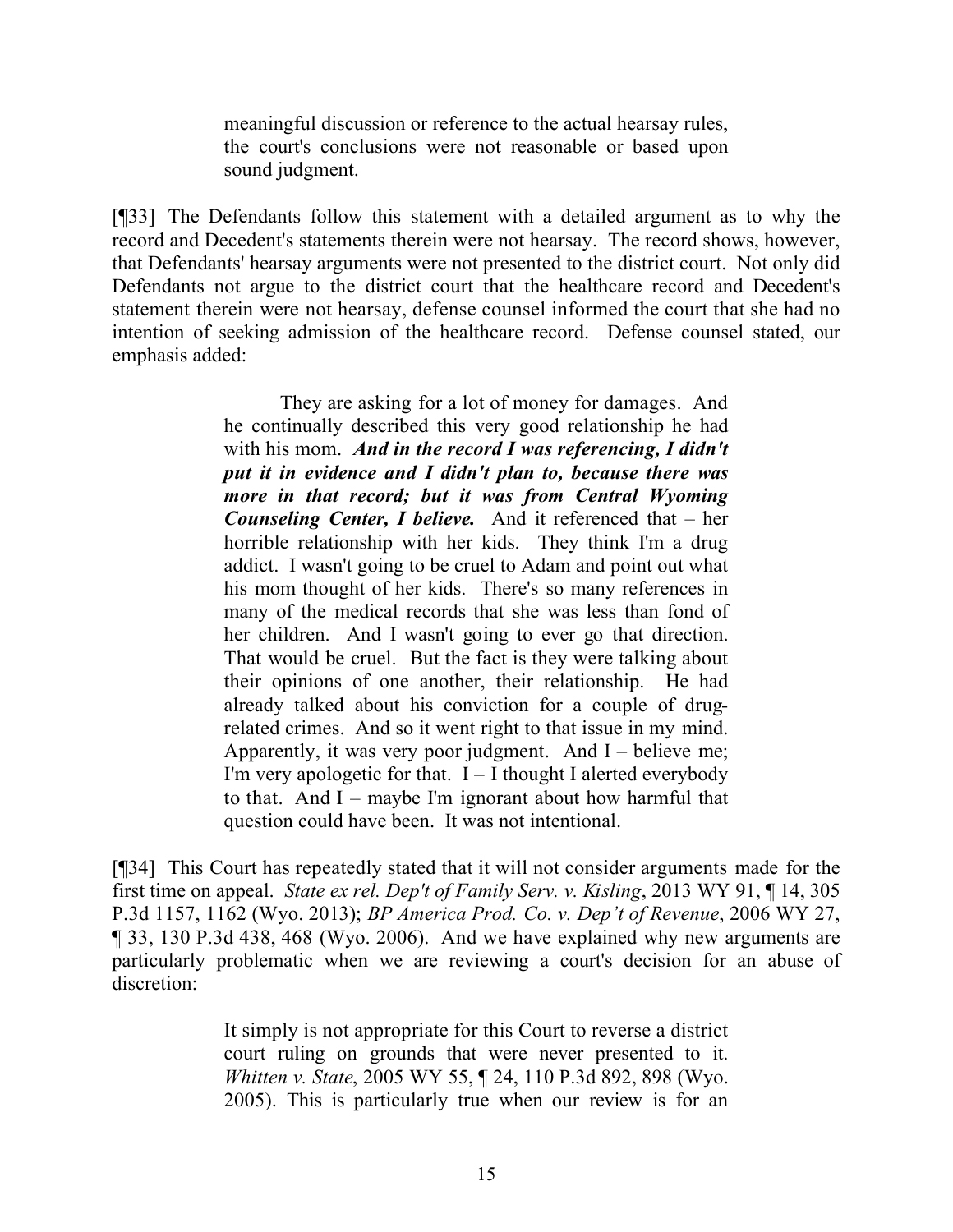abuse of discretion because to determine whether there was an abuse we necessarily must consider the arguments and evidence presented to the district court. *Amoco Prod. Co. v. Dep't of Revenue*, 2004 WY 89, ¶ 53, 94 P.3d 430, 449 (Wyo. 2004). Plainly stated, a party cannot fail to present an argument and then argue on appeal that the district court abused its discretion in not considering the argument the party did not present.

### *Sundance Mtn. Resort, Inc. v. Union Tel. Co.*, 2007 WY 11, ¶ 17, 150 P.3d 191, 196 (Wyo. 2007).

[¶35] In arguing against the motion for mistrial, defense counsel did not contest the district court's characterization of the question as being based on inadmissible hearsay, assuming facts not in evidence, or calling for speculation. Instead, defense counsel argued that: 1) she did not believe her question violated any of the court's orders; 2) that the question went to the quality of Decedent's relationship with her children and was therefore relevant to damages; and 3) that the question was not unfairly prejudicial to Plaintiff. Defense counsel concluded her argument:

> The Court, of course, granting a mistrial is an extreme and drastic remedy that should be resorted to only in the face of an error so prejudicial that justice could not be served by proceeding with trial. So the question remains what potential prejudice does exist with the jury. At the time that question was asked, the jury already knew that Ms. Scribner had high levels of codeine in her system; that she had alcohol in her system; that she was on multiple medications for her bipolar disorder; that she had gone to Wyoming Medical Center emergency room in excess of 40 times; and that she had smoked pot with her son as early as two weeks before her death. They didn't object to any of that. And so the jury already had that information about her. This and what  $a$ whether he knew what his mom told the medical care provider, to me, doesn't add anything more detrimental or more damaging than what the jury already knew about Ms. Scribner. And so I think we're lacking the prejudice necessary to grant a mistrial.

I agree wholeheartedly that you should give a cautionary – or a curative instruction to the jury and blame it on me and say that I asked an inappropriate question. I'm fine with that  $***$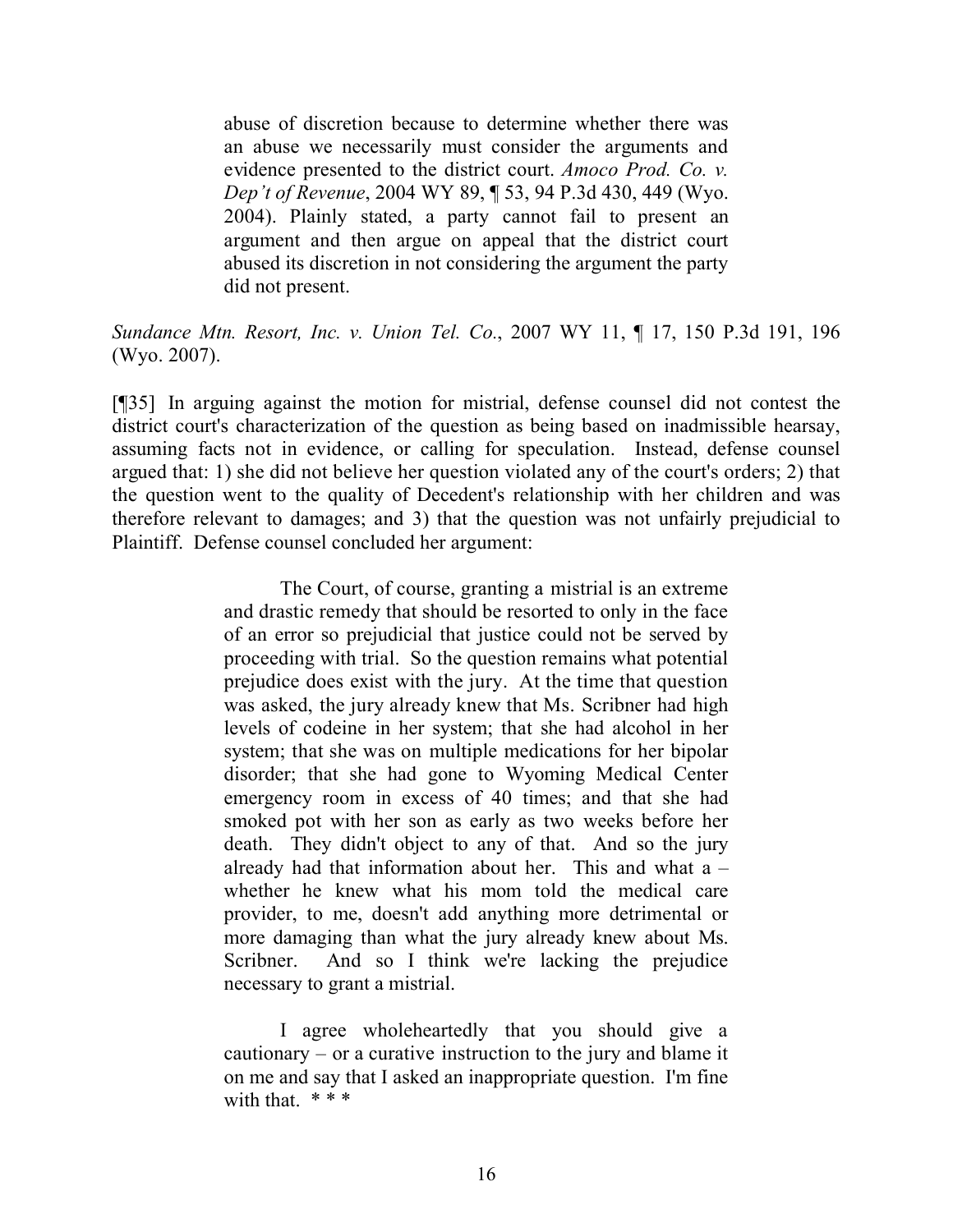So I would just ask that an instruction be given to the jury that questioning by [Defense Counsel] to Adam Scribner regarding drug-addict questions were improper and inappropriate and that they should disregard them, you know, judge the case based on the evidence, the questions of attorneys are not evidence, that kind of thing.

I'm sorry, other than that.

[¶36] Given that defense counsel did not argue before the district court that the court was wrong in its conclusion that the offending question was based on inadmissible hearsay, assumed facts not in evidence, or called for speculation, we will not consider Defendants' arguments to that effect on appeal. Instead, we will confine our review to the question of whether the district court abused its discretion in finding that the question was so prejudicial as to warrant a mistrial.

[¶37] The district court found defense counsel's question "extremely prejudicial" because of its use of the term "drug addict" and the negative connotations associated with that term and because the question could not be answered in a meaningful way by the witness. We have previously explained why it is difficult for this Court to second-guess such a determination by a trial court:

> The gravamen of the mistrial motion, as well as the district court's rationale for granting the motion, was that Dollarhide's counsel had irrevocably tainted the jury by telling it, in effect, that Judge Guthrie had found Dollarhide to have a valid case against the defendants. The reason that we must affirm the district court is that it is impossible to show that the mistrial decision was unreasonable or arbitrary or capricious under these circumstances. While it is the law that "[g]ranting a mistrial is an extreme and drastic remedy that should be resorted to only in the face of an error so prejudicial that justice could not be served by proceeding with trial[,]" it is also the law that "[t]he trial court is also in the best position to assess the prejudicial impact of such error." *Warner v. State*, 897 P.2d 472, 474 (Wyo. 1995); *see also Martin v. State*, 2007 WY 2, ¶ 19, 149 P.3d 707, 712 (Wyo. 2007). We are in no position to second-guess the trial court's on-site, real-time assessment. Dollarhide argues that, "even if the statement was improper, it could have been cured by an instruction." Obviously, we also are in no position to test the accuracy of that assumption.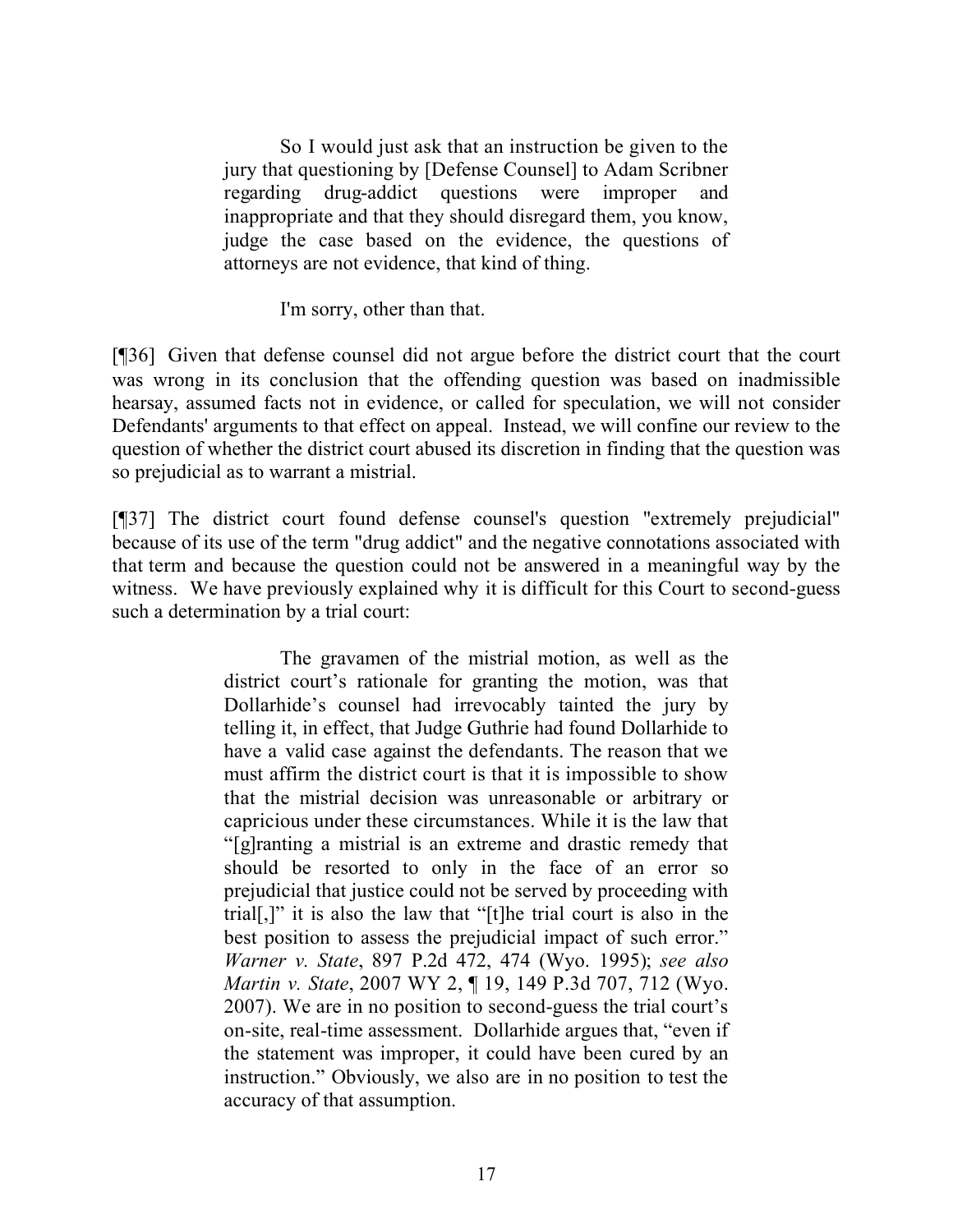*Dollarhide*, ¶ 16, 239 P.3d at 1173 (footnote omitted).

[¶38] The question of Decedent's alleged drug abuse and whether evidence would be permitted regarding those and related allegations was the subject of multiple arguments and discussions between counsel and the district court. The record clearly illustrates that the court was sensitive to the potential prejudice of such evidence and intended to allow its use for only limited purposes when appropriate. The district court was in the best position to assess how evidence was being received and whether an improper question had so crossed a line that the unfair prejudicial taint was irrevocable. Based on the record before us, we cannot find that the court's assessment was unreasonable, arbitrary or capricious.

# **B. Order Denying Plaintiff's Motion for New Trial**

[¶39] We turn then to Plaintiff's appeal. We will begin our discussion of Plaintiff's appeal with an overview of the parties' competing theories concerning whether the standard of care required that Decedent be hospitalized. Against that backdrop, we will discuss the district court's admission of testimony by Defendant Dr. Beyer and Defendants' emergency medicine expert, Dr. Kurt Bernhisel, and Plaintiff's objections to that testimony and motion for new trial based on that testimony.

### **1. Overview**

[¶40] As noted earlier, in general terms, Plaintiff alleged that Defendant Dr. Beyer's care of Decedent fell below the standard of care because he failed to diagnose the seriousness of Decedent's condition and failed to admit her to the hospital for monitoring and treatment. More particularly, Plaintiff's theory, presented through her emergency medicine expert, Dr. Anthony Haftel, was that Defendant Dr. Beyer should have diagnosed Decedent as suffering from sepsis, which is a toxic response to an infection, and should have recommended hospitalization to treat the sepsis.

[¶41] In offering this theory, Dr. Haftel testified to a definition of sepsis, which he described as a nationally accepted guideline. Dr. Haftel defined sepsis as an infection plus SIRS, which is the acronym for systemic inflammatory response syndrome. He explained that SIRS occurs when a patient has two or more of the following symptoms: 1) a temperature greater or equal to 38 degrees Celsius (100.4 degrees Fahrenheit); 2) a pulse rate over 90 beats per minute; 3) a respiratory rate over 20 breaths per minute; and 4) a white blood cell count greater than 12,000. Essentially, Dr. Haftel testified that a patient has sepsis if the patient has an infection, such as pneumonia, and two of the four SIRS symptoms.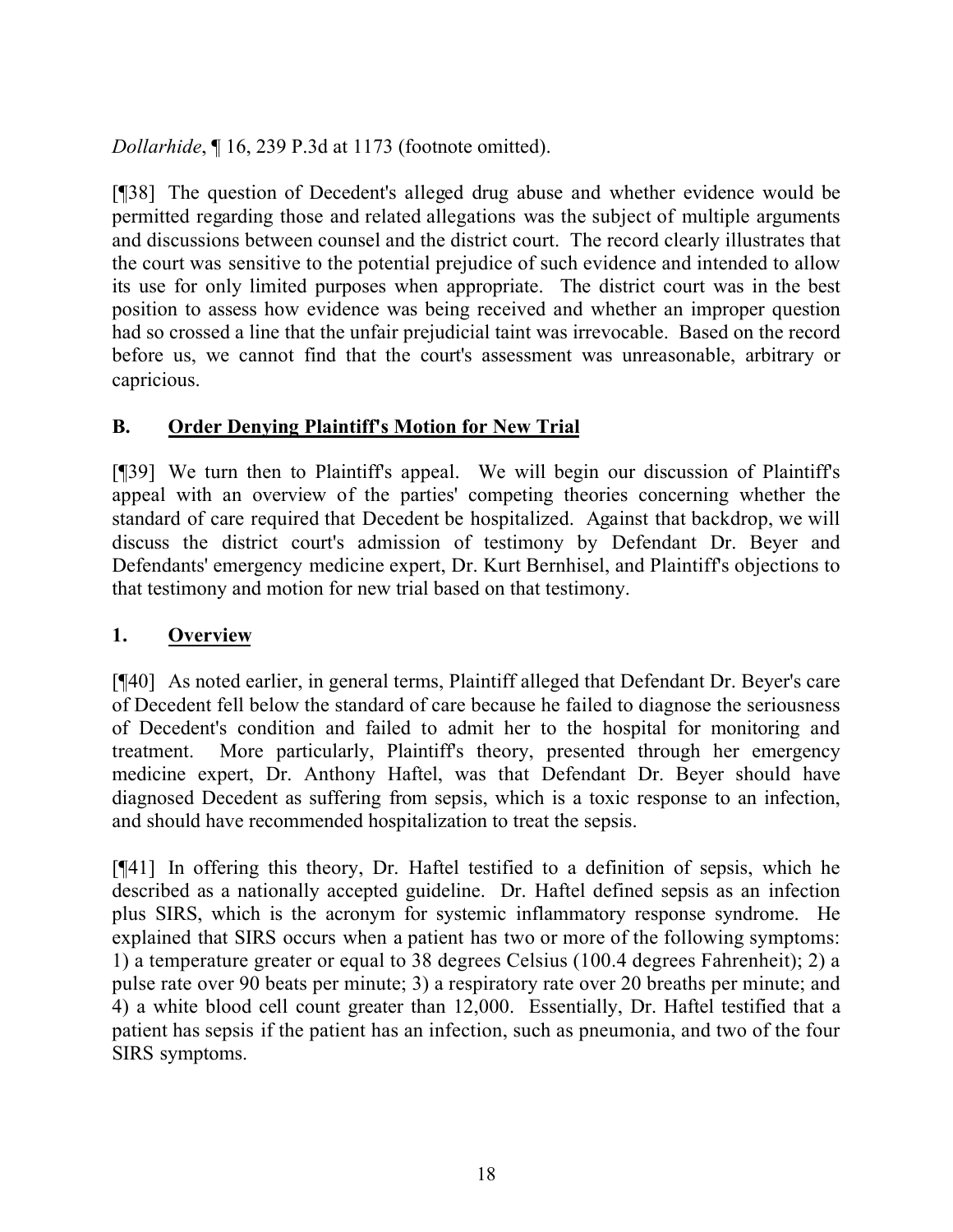[¶42] Dr. Haftel testified as to the danger of sepsis, explaining that sepsis can progress on a continuum: sepsis to severe sepsis to septic shock to multiple organ dysfunction and eventually to death. He further testified that this progression can occur in some cases within twenty-four hours and that a diagnosis of sepsis requires hospitalization.

[¶43] Dr. Haftel concluded that when Decedent first presented to the emergency room on October 20th, she had pneumonia and met two of the four SIRS criteria: her white blood cell count was elevated above 12,000 and her pulse rate was greater than 90. He further concluded that when Decedent was discharged from the emergency room, a few hours later, her condition had worsened and she met all four of the SIRS criteria. On this basis, Dr. Haftel opined that Decedent had sepsis and that the standard of care required that she be admitted to the hospital for monitoring and treatment.

[¶44] Defendants did not dispute Plaintiff's definition of sepsis. Defendant Dr. Beyer testified, on examination by Plaintiff's counsel:

> Q. [Dr. Haftel] talked about the four criteria for systemic inflammatory response syndrome. And are those accurately reflected there?

A. They are.

Q. Okay. And you know and knew in 2005 that it only takes two or more of those criteria to conclude that a patient has systemic inflammatory response syndrome?

A. Yes.

Q. And do you agree that pneumonia is an infection in the lungs?

A. Yes.

Q. And so if somebody has pneumonia and two or more of these criteria, would you agree that they have – they meet the definition for sepsis?

A. Yes.

[¶45] Defendants did not dispute the SIRS plus infection definition of sepsis. What they instead challenged was Plaintiff's assertion that the standard of care requires hospitalization of any patient who presents with symptoms meeting that definition of sepsis. Defendants presented testimony, through Defendant Dr. Beyer and through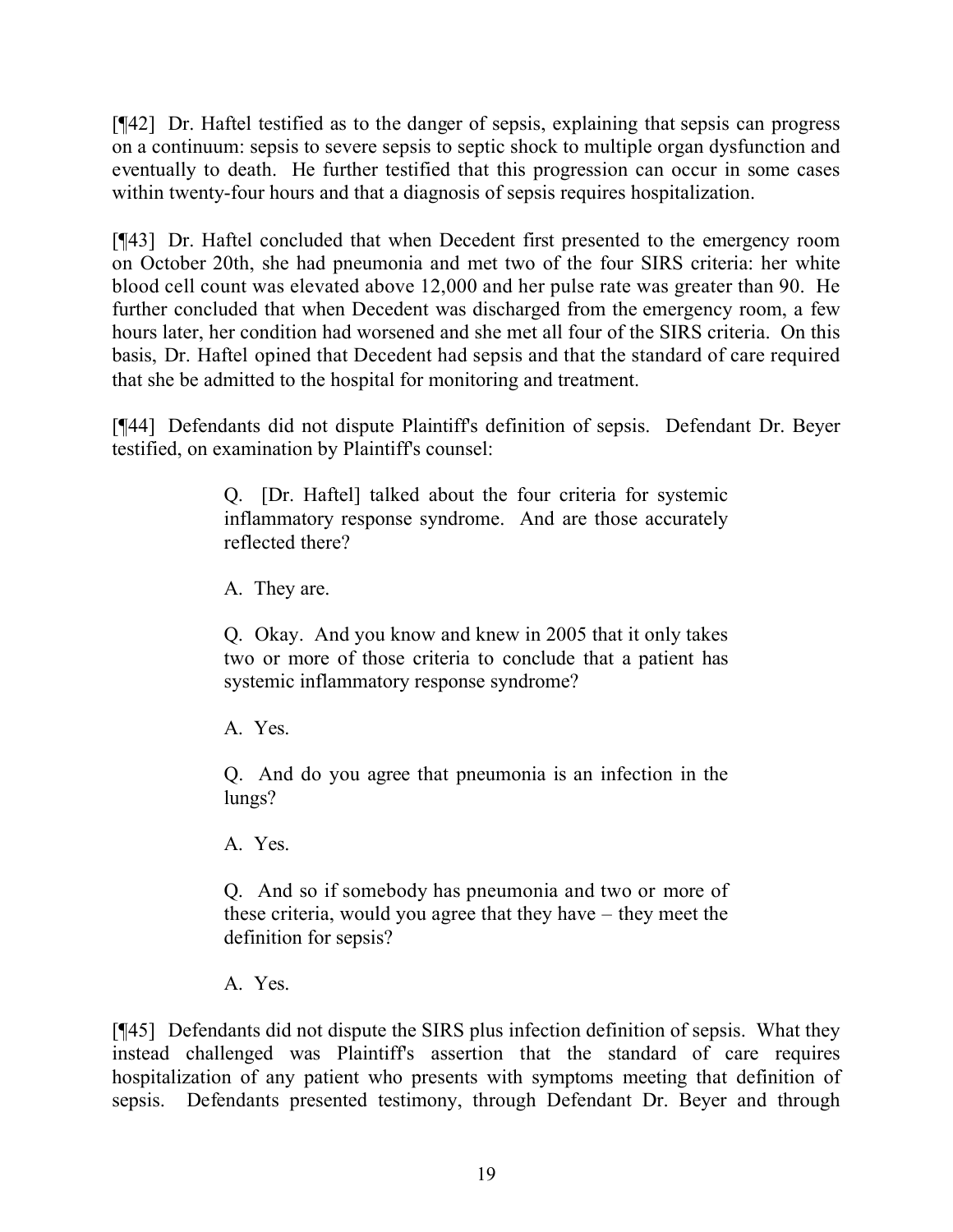Defendants' expert, Dr. Bernhisel, that the SIRS plus infection definition of sepsis is not a good prognostic tool for predicting whether a patient will progress through the sepsis spectrum from sepsis to severe sepsis to septic shock to organ failure and death. Essentially, Defendants' position was that the SIRS plus infection definition of sepsis is an overly cautious and overly sensitive guideline for determining when a patient must be hospitalized. In keeping with that view, Dr. Bernhisel testified on direct examination by defense counsel:

> Q. How many pneumonia patients have three or four of the SIRS criteria and an infection?

> A. A lot. I don't have – I don't know if there's a statistic that would tell you – tell you that. But we see a lot of pneumonias, and the majority of them have SIRS criteria.

> Q. Do you admit the majority of them or send the majority of them home?

A. We send the majority of them home.

[¶46] Defendants offered alternative guidelines, known by the acronyms CURB-65 and PORT, which Defendants contended were more accurate predictors of mortality risk associated with pneumonia and provided better guidance on whether a patient should be hospitalized. CURB-65 is a pneumonia severity index, with each letter of the acronym signifying a condition in the patient. Broken down, the letters stand for: C-confusion; Uurea, requiring an elevated blood urea nitrogen (BUN) level; R-respiration, requiring a respiratory rate elevated to more than 30 breaths per minute; B-blood pressure, requiring a systolic blood pressure below 90 or a diastolic blood pressure below 60; and 65 stands for an age of 65 or greater. The index specifies that a patient meeting one or two of these criteria may be discharged home and a patient meeting three criteria should be considered for hospital admission or very close monitoring.

[¶47] PORT is an acronym that refers to the title of a study: "Pneumonia Patient Outcomes Research Team (PORT) validation study (1991)." The PORT guideline requires consideration of factors such as demographic features, physical exam features and initial vital signs, including age, altered mental status, pulse, blood pressure, and respiratory rate, and, then based on those factors, classifies the level of the patient's mortality risk.

[¶48] Defendant Dr. Beyer testified that application of the CURB-65 criteria to Decedent's symptoms on October 20 indicated that it was acceptable to discharge her home. Dr. Bernhisel testified that based on application of either the CURB-65 criteria or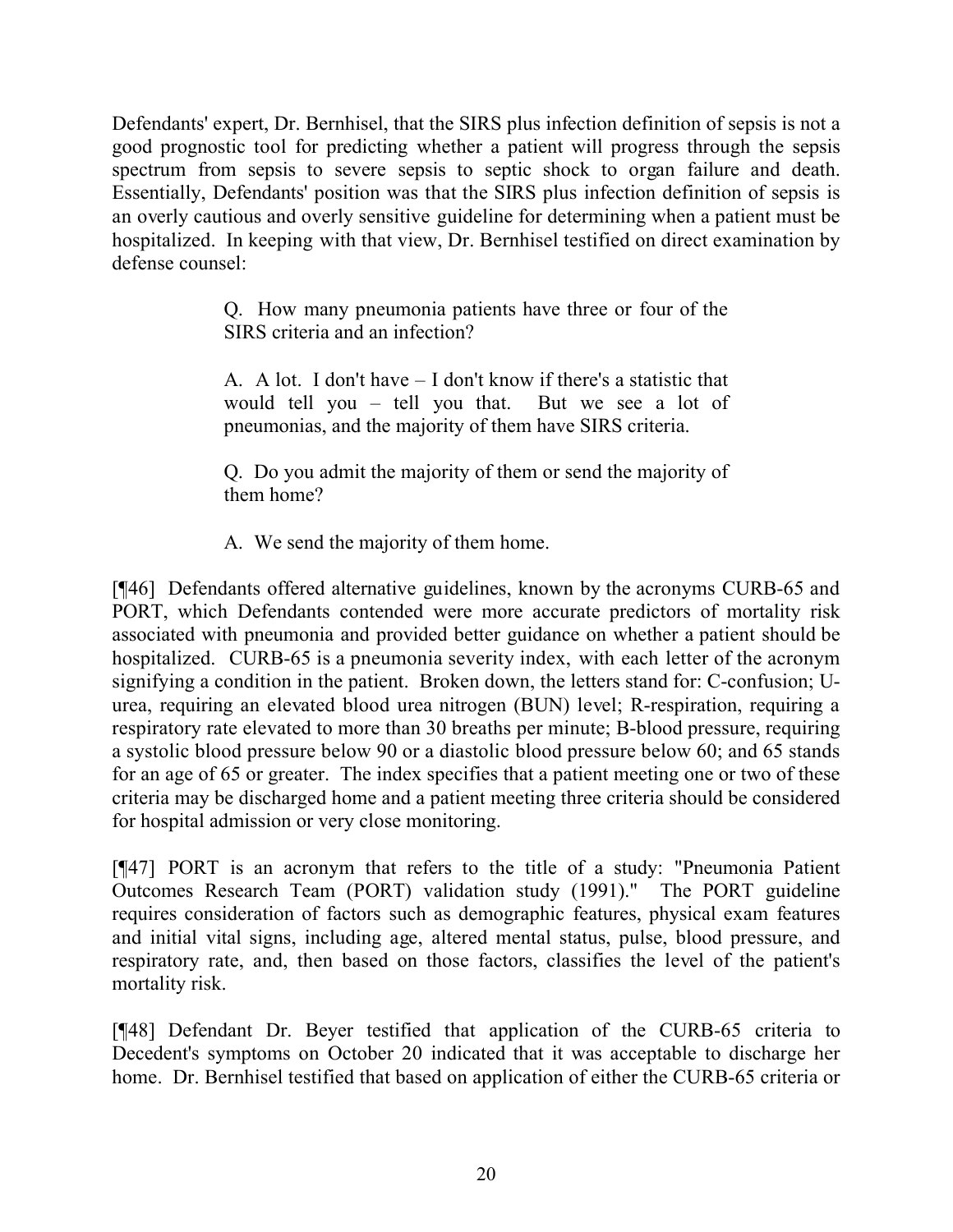the PORT criteria, Decedent had a low mortality risk and it was acceptable to discharge her home.

[¶49] With this background on the parties' competing theories, we will turn to Plaintiff's objections to certain of the testimony by Drs. Beyer and Bernhisel.

### **2. Plaintiff's Objections**

#### **a. Dr. Bernhisel's Testimony**

#### *Dr. Bernhisel's Testimony Re: SIRS Plus Infection Definition of Sepsis*

[¶50] During trial, Plaintiff's counsel objected to two aspects of Dr. Bernhisel's testimony. His first objection was to Dr. Bernhisel's testimony that although the SIRS plus infection definition of sepsis is useful in a research setting, it is not useful in a clinical setting for predicting whether a patient will progress further on the sepsis continuum or for assessing whether a patient should be hospitalized. Specifically, Dr. Bernhisel testified concerning a follow-up study on the SIRS plus infection definition of sepsis, explaining:

> Then the next conclusion was that these definitions do not allow for precise staging or prognostication of the host response to infection. That's kind of gobbledygook, but let me try to give you what I think it says. That these definitions, the SIRS sepsis definition, are not such that you can say, Well, if you've got two of these or three of these, you're more severe than somebody that has just two of them, or four means that they are sicker than three. I think you heard testimony that Dr. Haftel said if they had four of them, that was worse than three. And there is no staging. It's not  $-$  it's not – it's not that type of  $a - of a$  system. So – and you can also not prognosticate. There are – which means predict. You can't predict from this how the host – it's a great word; it means patient. But when you're a scientist and academician, you're going to use a word like "host." Clinicians often use "patient." You can't predict how each patient is going to respond to these SIRS definition. It's SIRS sepsis. It's – it's – they can't look at that and say, Yes, because you've got this, it means that you're sicker than – than something else. So the – it's a very nonpredictive tool. Okay?

And the other important thing says, While SIRS remains a useful concept, the diagnostic criteria for SIRS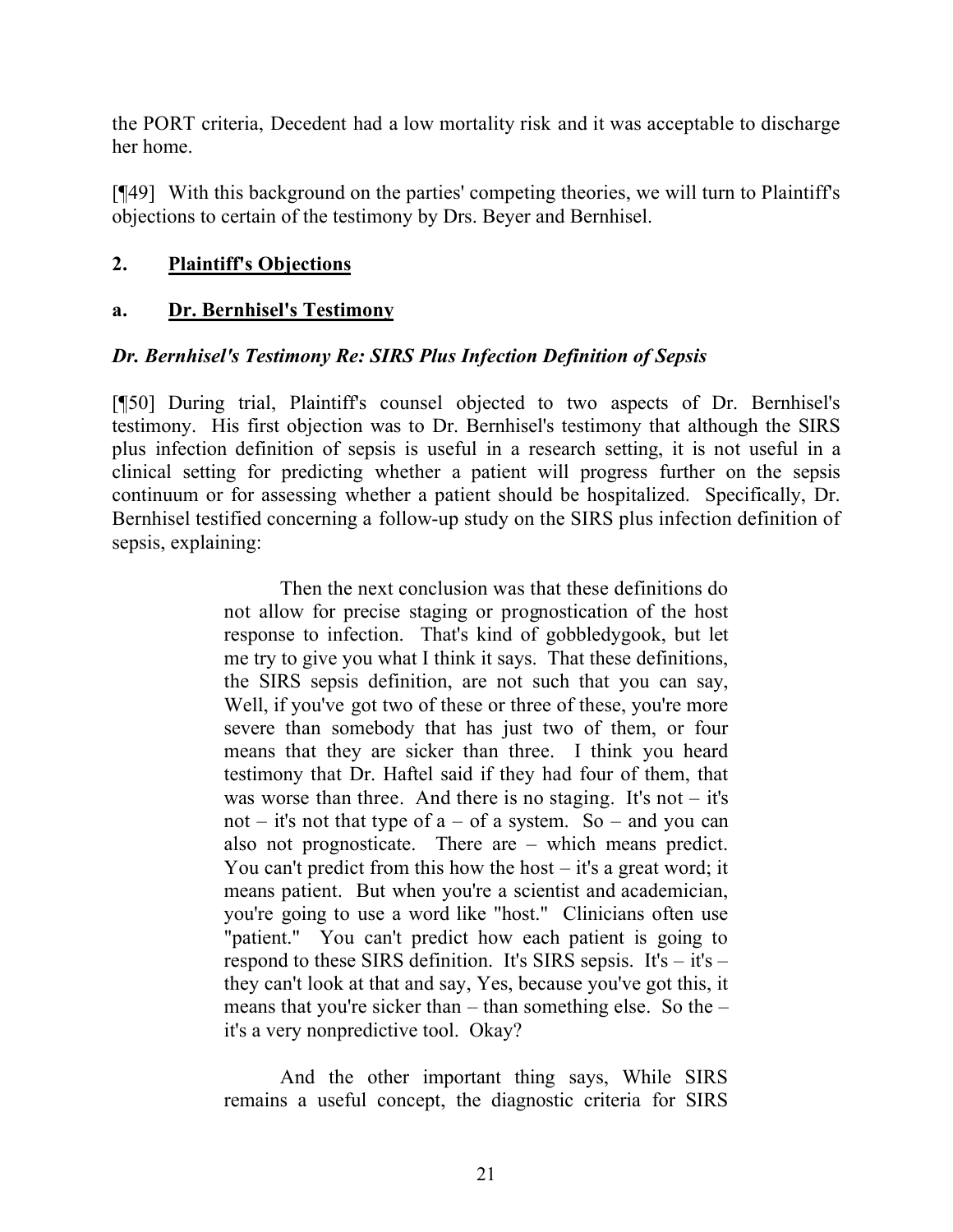published in 1992 are overly sensitive and nonspecific. It's just like I've been saying. You – you – how you use that information is  $-$  is so hard. You're – you're taking everything in on your – so sensitive it gets all kinds of – of patients that may not be clinically relevant and labeled as SIRS sepsis. So it's – it's a – it's a useful tool to have this concept of a continuum of sepsis; but it may not be as useful clinically when you're seeing a patient that has some of these findings or all of the findings. You still have to have a lot of other information. It's  $-$  it's  $-$  it's a piece of information, but it's not a predicting piece of information.

[¶51] Dr. Bernhisel further testified that the definition of sepsis that he finds useful in the clinical setting is termed "clinical sepsis," which he explained is the same as "severe sepsis" on the SIRS plus infection sepsis continuum. Plaintiff objected to all of this testimony on the ground that it was not designated in Dr. Bernhisel's expert designation and amounted to unfair surprise.

[¶52] On the question of whether Dr. Bernhisel's opinions were disclosed in his expert designation, defense counsel agreed at trial that Dr. Bernhisel's designation did not reference the SIRS plus infection definition of sepsis or Dr. Bernhisel's opinions concerning the clinical value of the definition. Defense counsel also pointed out, however, that Plaintiff's expert designation for Dr. Haftel did not disclose that he would advocate the SIRS plus infection definition of sepsis or that he would opine that any patient that presents with symptoms meeting that definition of sepsis must be hospitalized. Our review of the expert designations for Drs. Haftel and Bernhisel confirms that neither designation addressed these opinions. Plaintiff's designation of Dr. Haftel did not attach an expert's report, and instead specified that Dr. Haftel would testify to facts and matters contained in his deposition should one be taken. The designation further provided, in relevant part:

> Dr. Haftel is expected to testify as to his conclusions relating to the care and treatment provided to Connie Scribner while at the Emergency Department of the Wyoming Medical Center and under the care of emergency room physician, Dr. Beyer. He is expected to testify that Dr. Beyer's care fell below the accepted standard of care and that his failures ultimately led to Connie Scribner's death through a failure to properly treat her diagnosed bilateral pneumonia and failure to secure her admission to the hospital. \* \* \* Based upon her presentation at the emergency department, her physical signs, blood work, vitals and x-rays she met admission requirements and should have been admitted to the hospital for care and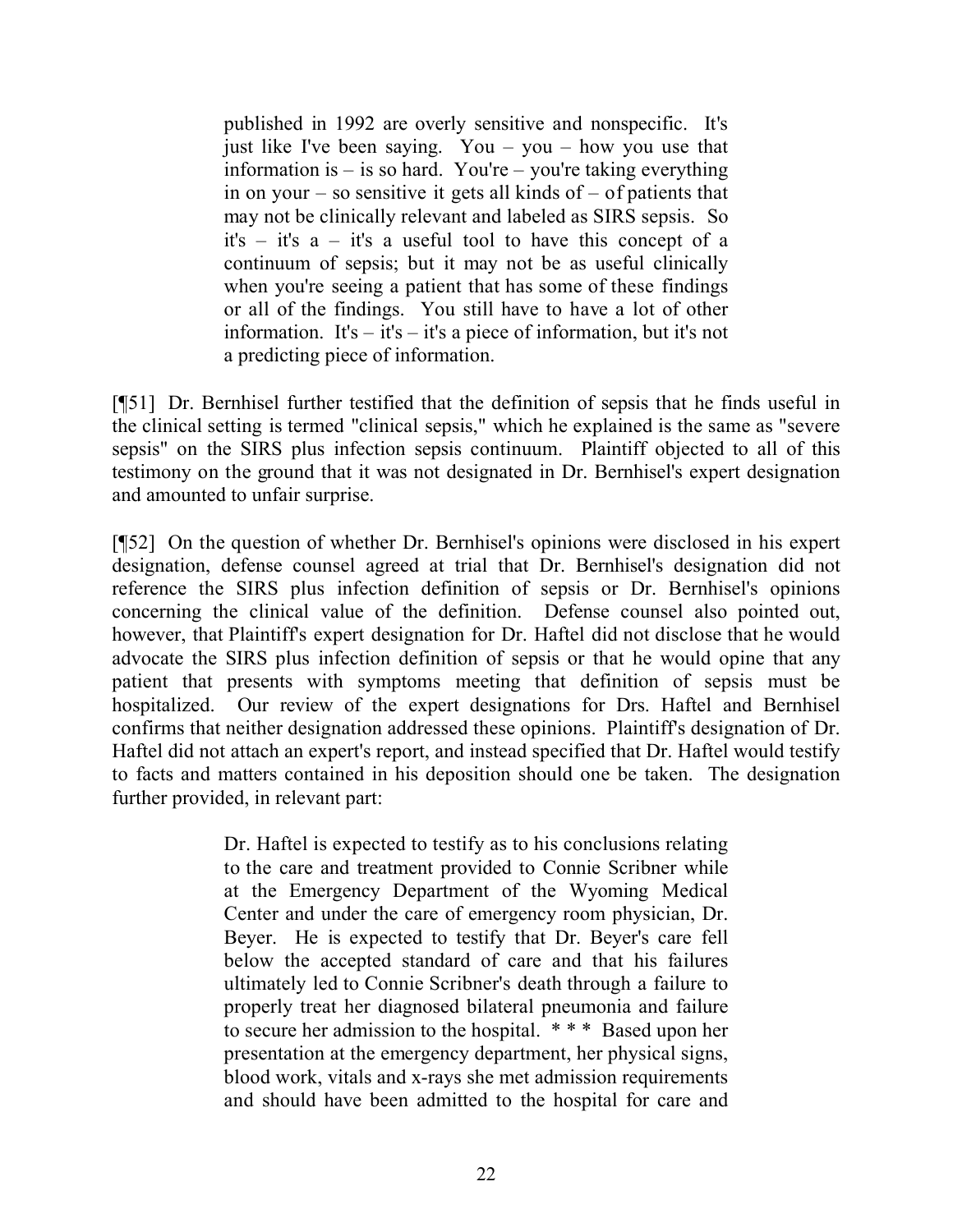follow-up treatment. By failing to seek admission, Dr. Beyer's care fell below the standard of care.

[¶53] Defendants' designation of Dr. Bernhisel included an attached report that explained Dr. Bernhisel's review of Decedent's condition, treatment and death, set forth his opinion concerning the standard of care and his opinion that Defendants provided care in keeping with that standard, and set forth his opinions as to the cause of Decedent's death, which he did not attribute to Defendants' care. The designation of Dr. Bernhisel further provided, in relevant part:

> Dr. Bernhisel will testify in accordance with the applicable standards of care for emergency medicine physicians. He will testify that the care and treatment provided to Connie Scribner by the defendants met the standard of care.

> > \* \* \* \*

Additionally, Dr. Bernhisel may testify in rebuttal, on all issues, to any evidence presented by the plaintiff's expert or lay witnesses.

[¶54] The district court ultimately was not concerned with the lack of specificity in Plaintiff's designation of Dr. Haftel's testimony because the court believed that Defendants had received adequate notice of Dr. Haftel's opinions from his testimony in the first trial. Our review of the transcripts confirms the court's recollection. Although not presented in precisely the same manner as in the second trial, Plaintiff during the first trial presented testimony from Dr. Haftel that an emergency room physician should know the SIRS plus infection definition of sepsis and that it was his opinion that if a patient is diagnosed with sepsis, that patient must be hospitalized.

[¶55] Our review of the first trial also revealed, however, that Defendant Dr. Beyer testified during that trial that he does not agree with Dr. Haftel's opinion that any patient who is diagnosed with sepsis using the SIRS plus infection definition must be hospitalized. Dr. Beyer characterized the SIRS plus infection definition as "overly cautious" and "overly broad," and he cited studies that described the definition as a "poor prognostic indicator." The first trial ended in a mistrial before Dr. Bernhisel testified, so we do not of course know whether his testimony would have been along similar lines. Dr. Beyer's testimony was at least some notice to Plaintiff, though, that Defendants intended to challenge the usefulness of the SIRS plus infection definition of sepsis as a predictor of when hospitalization of a patient is required.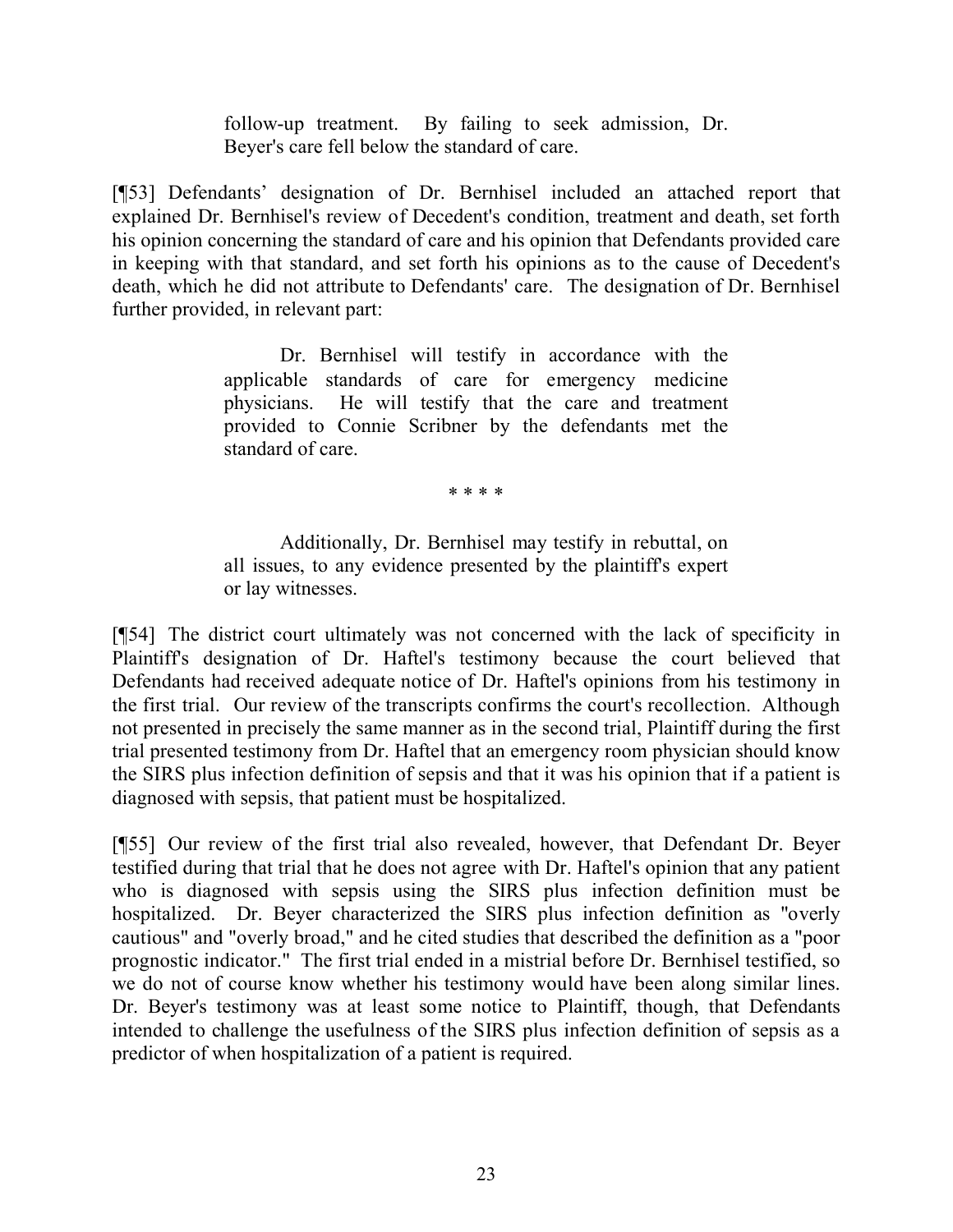[¶56] We need not, however, necessarily resolve the question of the adequacy of Defendants' designation. On appeal, Plaintiff argues the district court abused its discretion in admitting Dr. Bernhisel's testimony because the testimony was an unfair surprise and an irregularity in the proceedings that led to juror confusion. We note, though, that despite Plaintiff's varying characterizations of the defects in the ruling, the prejudice that Plaintiff argues she suffered as a result of the admission all sounds in unfair surprise—specifically, that the undesignated testimony surprised Plaintiff and made effective cross-examination, challenge and impeachment of the evidence impossible. Where the claim is one of unfair surprise, this Court has repeatedly held that "the appropriate response from a surprised party who wishes to counter testimony is a request for a continuance, and the failure to request one precludes a claim of prejudice." *In re MC*, 2013 WY 43, ¶ 48, 299 P.3d 75, 85 (Wyo. 2013) (quoting *Betts v. Crawford*, 965 P.2d 680, 685 (Wyo. 1998)); *see also Parrish v. Groathouse Constr. Co.*, 2006 WY 33, ¶ 15 n.4, 130 P.3d 502, 507 n.4 (Wyo. 2006) ("Since trial counsel did not request a continuance at the time the trial court overruled his objection, the objection of unfair surprise is effectively waived."); *Meyer v. Rodabaugh*, 982 P.2d 1242, 1245 (Wyo. 1999) (failure to request a continuance on the ground of surprise precludes a party from contending on appeal that he was prejudiced).

[¶57] The district court approached the concerns with Dr. Bernhisel's testimony with great caution, and, while the court admitted Dr. Bernhisel's testimony, it also offered Plaintiff the option of taking a continuance at the conclusion of defense counsel's direct examination of Dr. Bernhisel. The court ruled:

> \* \* \* I don't believe the plaintiff was properly advised of [Dr. Bernhisel's testimony]. And so the issue is how do we address that. I'm not going to strike the testimony. I'm certainly not going to declare another mistrial. But I will do this: At the conclusion of Dr. Bernhisel's testimony, I will allow plaintiffs additional time to prepare for crossexamination as they require. And that can be a reasonable time but not later than reconvening the trial Monday morning. So, basically – and I'll have the plaintiffs tell me at the conclusion of the trial, out of the presence of the jury, how much additional time they wish to prepare, later this afternoon, tomorrow morning, tomorrow afternoon, or Monday morning, but not later than Monday morning.

[Plaintiff's Counsel]: Okay.

THE COURT: And that's to give them additional time not only to prepare for cross-examination and do such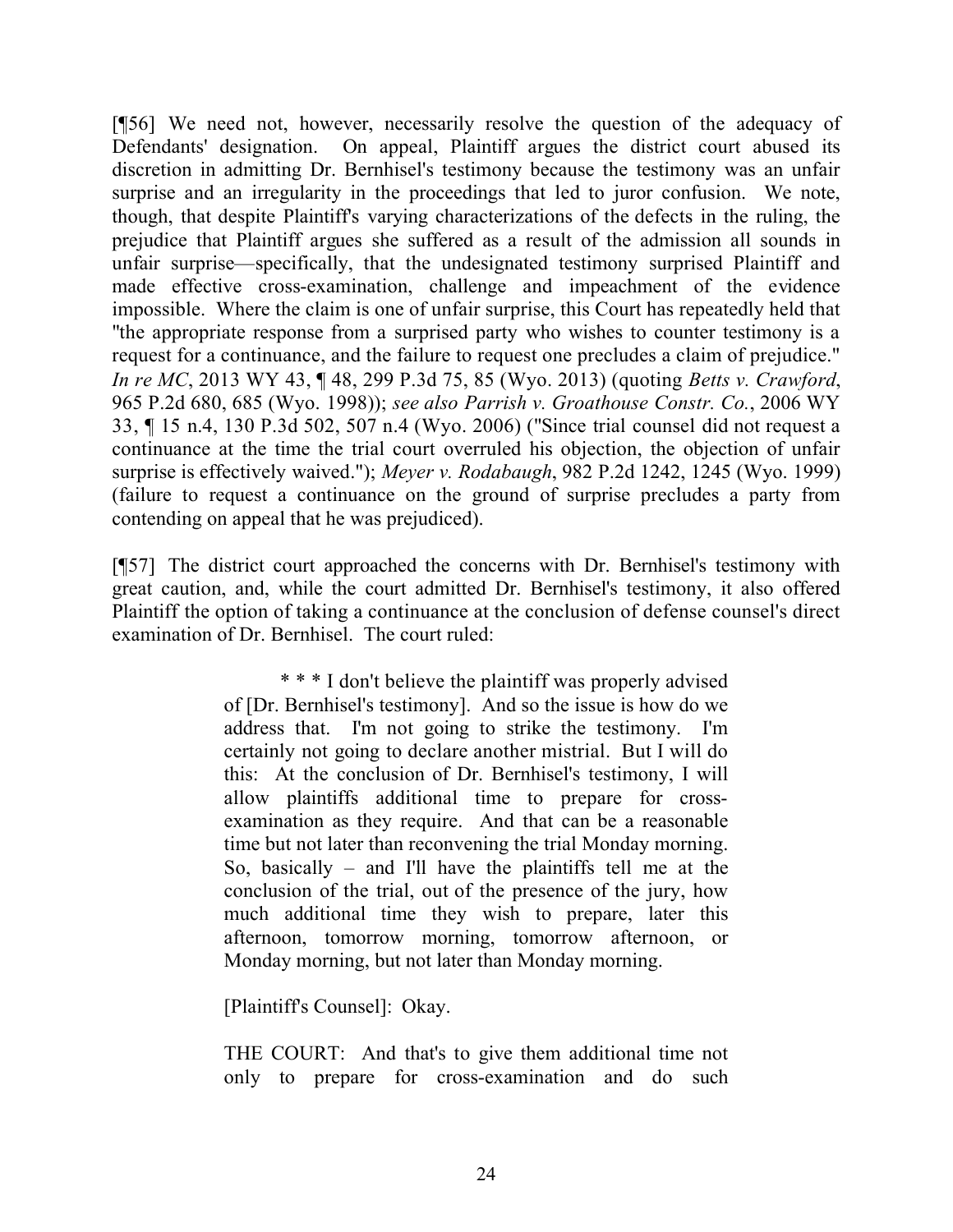consultation as they need, if they need some; but in addition, to determine whether they want to present rebuttal testimony.

Now, obviously, I'm not directing that they take additional time, but I'm giving the opportunity to request that.

[¶58] At 10:39 a.m. on Wednesday, March 27, of the second trial, Defendants completed their direct examination of Dr. Bernhisel. At 10:50 that morning, Plaintiff's counsel declined the continuance and proceeded with cross-examination of Dr. Bernhisel. Setting aside the questions of whether Defendants properly designated Dr. Bernhisel's testimony and whether Plaintiff was in fact surprised by Dr. Bernhisel's testimony, Plaintiff not only did not request a continuance but turned down a continuance that could have extended from Wednesday morning to Monday morning. Under these circumstances, Plaintiff has waived any claim of prejudice related to the asserted surprise of Dr. Bernhisel's testimony concerning the clinical value of the SIRS plus infection definition of sepsis.

### *Dr. Bernhisel's Testimony Re: PORT and CURB-65*

[¶59] As noted above, Dr. Bernhisel testified that the PORT and CURB-65 pneumonia severity indices were better predictors of whether a pneumonia patient requires hospitalization and that Dr. Beyer's decision to discharge Decedent was in keeping with the PORT and CURB-65 guidelines. Plaintiff objected to Dr. Bernhisel's testimony concerning PORT and CURB-65 and its application to Dr. Beyer's discharge decision on the grounds reflected in the following exchange:

> [Defense Counsel]: \* \* \* And then, also, Your Honor, with the CURB-65, that – like we said before, that was part of Dr. Bernhisel's deposition. There is over nine pages where Mr. Ulmer asked Dr. Bernhisel how the PORT score and the CURB-65 score are used in the clinical setting.

THE COURT: Okay. He didn't object on that ground.

\* \* \* \*

[Plaintiff's Counsel]: My objection with respect to the PORT score was – was that – not that it wasn't designated. It was.

\* \* \* \*

[Plaintiff's Counsel]: My objection related to 403 and relevance and that it was confusing and misleading because it wasn't something used at the time. And so it shouldn't be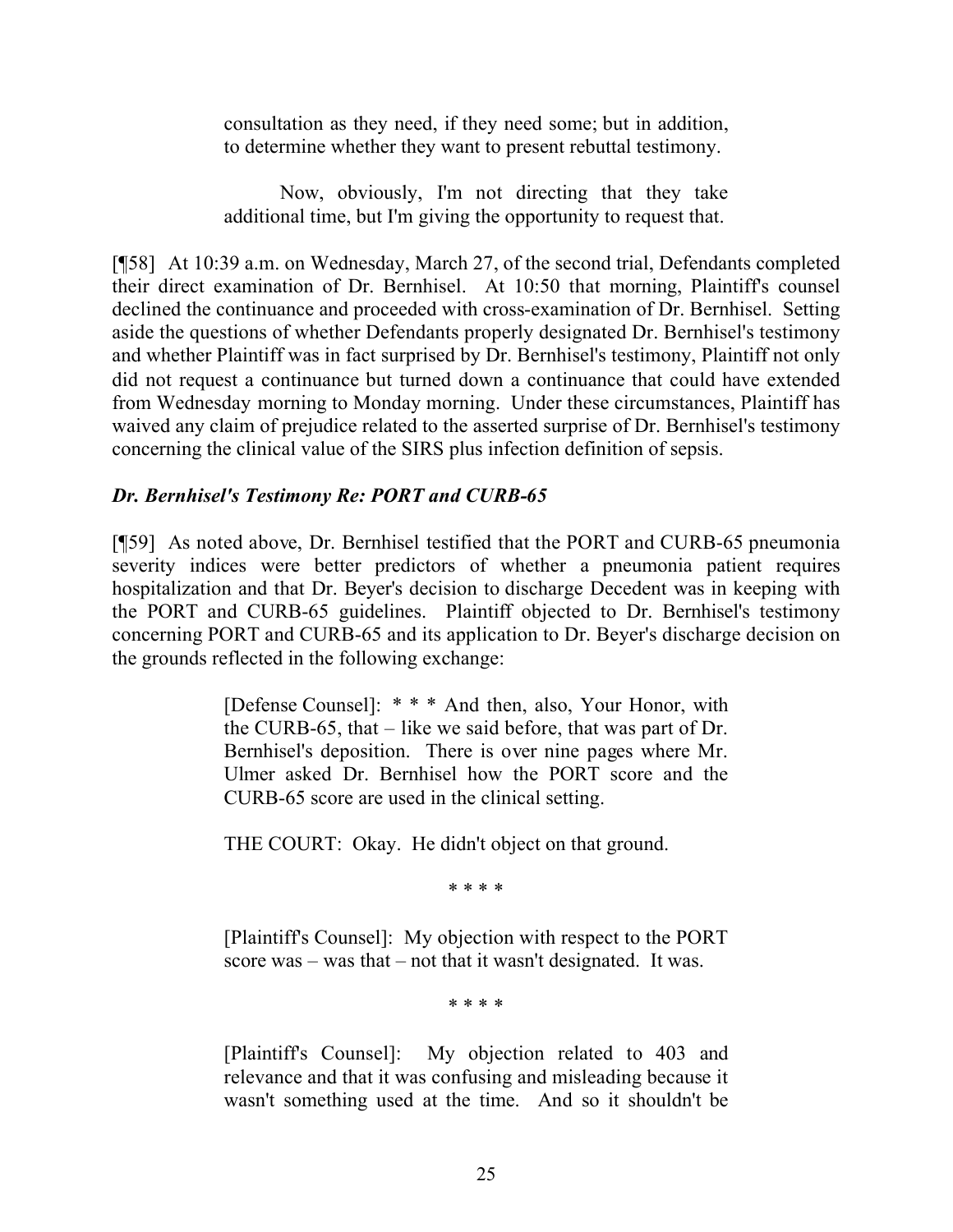allowed to the jury to have them make a determination that, oh, Dr. Beyer was thinking all of the right things when he made his decisions, because he didn't use it. So that is – that is the objection on the PORT score.

[¶60] The district court allowed Dr. Bernhisel's testimony over Plaintiff's objection, as follows:

> First of all, I'm going to allow Dr. Bernhisel – Bernhisel – if I'm pronouncing it correctly – to testify regarding the PORT scores. I understand that it is an afterthe-fact test that is being used to say that his clinical judgment was correct. And if the  $- I$  think that can be brought out clearly on cross-examination. And if the plaintiffs want an instruction to that effect, then they should draft that informally, and I'll give that. That takes care of that issue.

[¶61] Before the jury began their deliberations, the court gave Instruction No. 24, which instructed the jury on the PORT and CURB-65 testimony:

> There has been testimony about PORT scores and CURB 65 scores during this trial. These are methods sometimes used to analyze pneumonia symptoms. Testimony concerning these methods is not intended to say that Dr. Beyer properly applied such methods in his care and treatment of Connie Scribner and the testimony shall not be considered by you as such. The weight of this testimony concerning these methods is for you to decide.

[¶62] During Dr. Bernhisel's testimony, Plaintiff further objected to testimony concerning CURB-65, and in particular Dr. Bernhisel's testimony concerning Decedent's BUN levels, on grounds that the testimony called for speculation and was outside Dr. Bernhisel's designation. The court again overruled Plaintiff's objection.

[¶63] On appeal, Plaintiff instead argues that the CURB-65 testimony, by both Dr. Beyer and Dr. Bernhisel, was a "well organized and preconceived ambush." Plaintiff further argues that Dr. Bernhisel lacked expertise in application of CURB-65 and she was precluded in showing this through cross-examination because of the surprise nature of the testimony. Regarding the surprise nature of Dr. Bernhisel's testimony, Plaintiff argues on appeal:

> Dr. Bernhisel's report does make mention of the existence of CURB-65 as such a metric but does not discuss it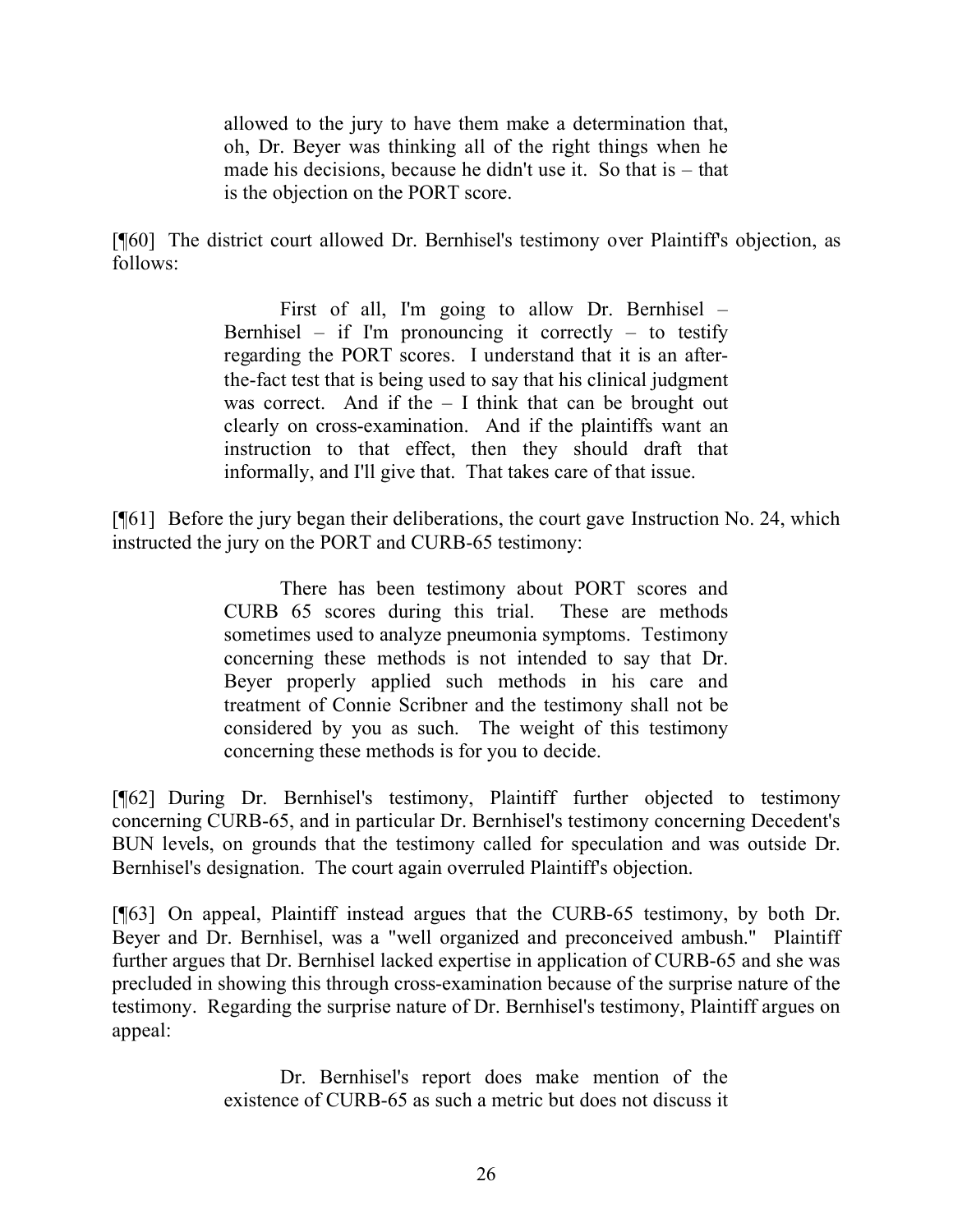in the body of his report or in his deposition. At the time, he was more taken with the PORT Score criteria that he presumably had to abandon because Dr. Beyer had not done enough of the lab tests to obtain a score for Connie Scribner.

[¶64] Our review of the record indicates that Dr. Bernhisel did in fact discuss CURB-65 in his deposition. During his deposition taken by Plaintiff's counsel, Dr. Bernhisel testified, in part:

> Q. \* \* \* Is there any lab or study that can be done that would give the emergency room doctor an understanding of the severity of the pneumonia?

> A. Well, your clinical judgment's probably one of the critical things, but we do have some guidelines that have been drawn up and studied that look at that that give us some information that we can use, in addition to our clinical judgment, to determine how we treat these patients and who can we treat as an inpatient, who do we treat as an outpatient. So we do have some guidelines that we use on a regular basis.

Q. Are those like the pneumonia severity indexes?

A. The two that we use the most are the PORT score and the CURB-65. Those are the two that – at the University of Utah, and I believe nationally, are used probably of the most frequently for pneumonia.

[¶65] This testimony by Dr. Bernhisel was followed by several pages of further examination by Plaintiff's counsel concerning CURB-65 and PORT. Dr. Bernhisel's testimony concerning PORT and CURB-65 was therefore in keeping with his expert designation. We therefore find no abuse of discretion in the district court's admission of Dr. Bernhisel's testimony.<sup>2</sup>

 $2$  Additionally, we note again that even if Plaintiff was surprised by Dr. Bernhisel's testimony, Plaintiff failed to request a continuance. Thus, Plaintiff's claims of prejudice relating to the alleged surprise testimony, namely an inability to effectively impeach and confront the testimony, are waived by her failure to request a continuance. *See In re MC*, ¶ 48, 299 P.3d at 85. Finally, although Plaintiff argues jury confusion as a result of the district court's rulings on Dr. Bernhisel's testimony, those claims likewise seem to stem from unfair surprise and the resulting inability to properly confront Dr. Bernhisel's testimony. They do not stem from the ground argued at trial that the testimony regarding PORT and CURB-65 was confusing and misleading because Dr. Beyer used neither guideline in treating Decedent and making his discharge decision. Certainly, Plaintiff has presented no argument on appeal as to how the district court's instruction was in any way inadequate to address the concerns related to Dr. Beyer's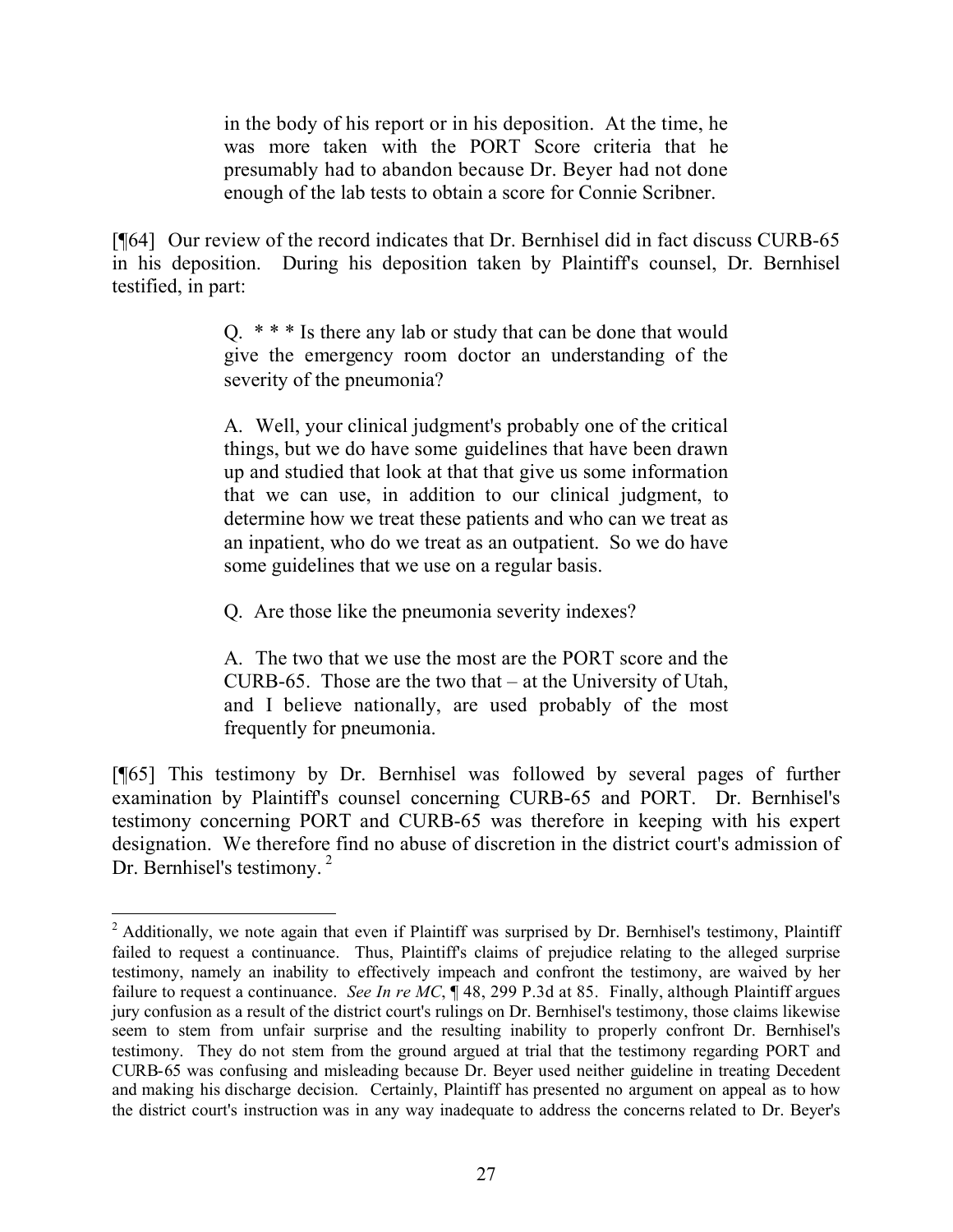### **b. Dr. Beyer's Testimony**

[¶66] As noted above, Defendant Dr. Beyer testified that application of the CURB-65 criteria to Decedent's symptoms on October 20 supported his discharge decision. This testimony occurred during Plaintiff's direct examination of Dr. Beyer in her case in chief. Plaintiff's counsel asked the first question regarding CURB-65 early in his direct examination of Dr. Beyer.

> Q. And do you remember [Defense Counsel] was asking Dr. Haftel about the CURB-64 [sic]? Do you remember him asking that?

A. Yes.

Q. And that's a – kind of a pneumonia severity index; correct?

A. That is correct.

Q. And you don't use pneumonia severity indexes in your practice; correct?

[Defense Counsel]: Actually, I asked him about CURB-65.

[Plaintiff's Counsel]: Thank you. CURB-65.

Q. You don't – the CURB-65 is a pneumonia severity index; correct?

A. Correct.

Q. And you don't use pneumonia severity indexes in your practice; correct?

A. Not – not very often; that is true.

[¶67] The next day, during his continuing direct examination of Dr. Beyer, Plaintiff's counsel asked Dr. Beyer about his ability to determine how Decedent's body was functioning internally without performing tests, and the following exchange occurred:

use or non-use of the guidelines in making his discharge decision. We therefore do not give that claim any further consideration.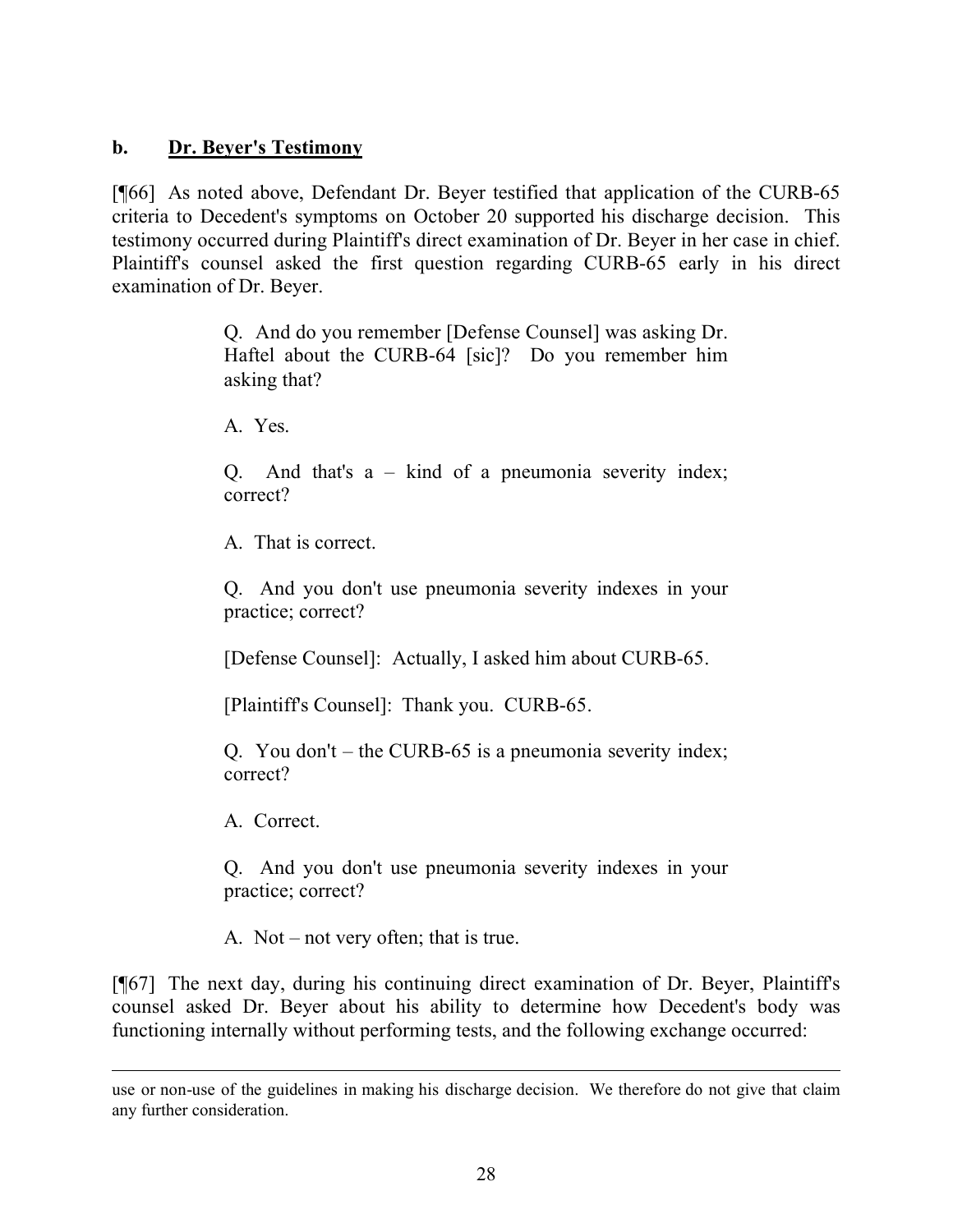Q. And those things are things that you can't tell just by looking at somebody; true?

A. True.

Q. Okay.

A. But there are – there are a set of – of prognostic criteria set forth that give you – that predict mortality for communityacquired pneumonia.

Q. Now  $-$ 

A. The CURB-65. The CURB-65.

Q. Perfect. Perfect. Let's talk about that again, because I want to go back to that. And I would like to  $-$ 

[THE COURT]: [Plaintiff's Counsel], before we start a new topic, I wonder if this would be a good time for a break.

\* \* \* \*

Q. Okay. Right before we took a break, you mentioned that there is other prognosticators, like the CURB-65; correct?

A. Correct.

Q. But yesterday when we talked, you said that you didn't use the CURB-65 when you were treating Connie Scribner. Do you recall that testimony?

A. Correct.

Q. All right. And that's true; correct?

A. Correct.

Q. And that you don't use at all in your practice any kind of pneumonia severity index; true?

A. Correct.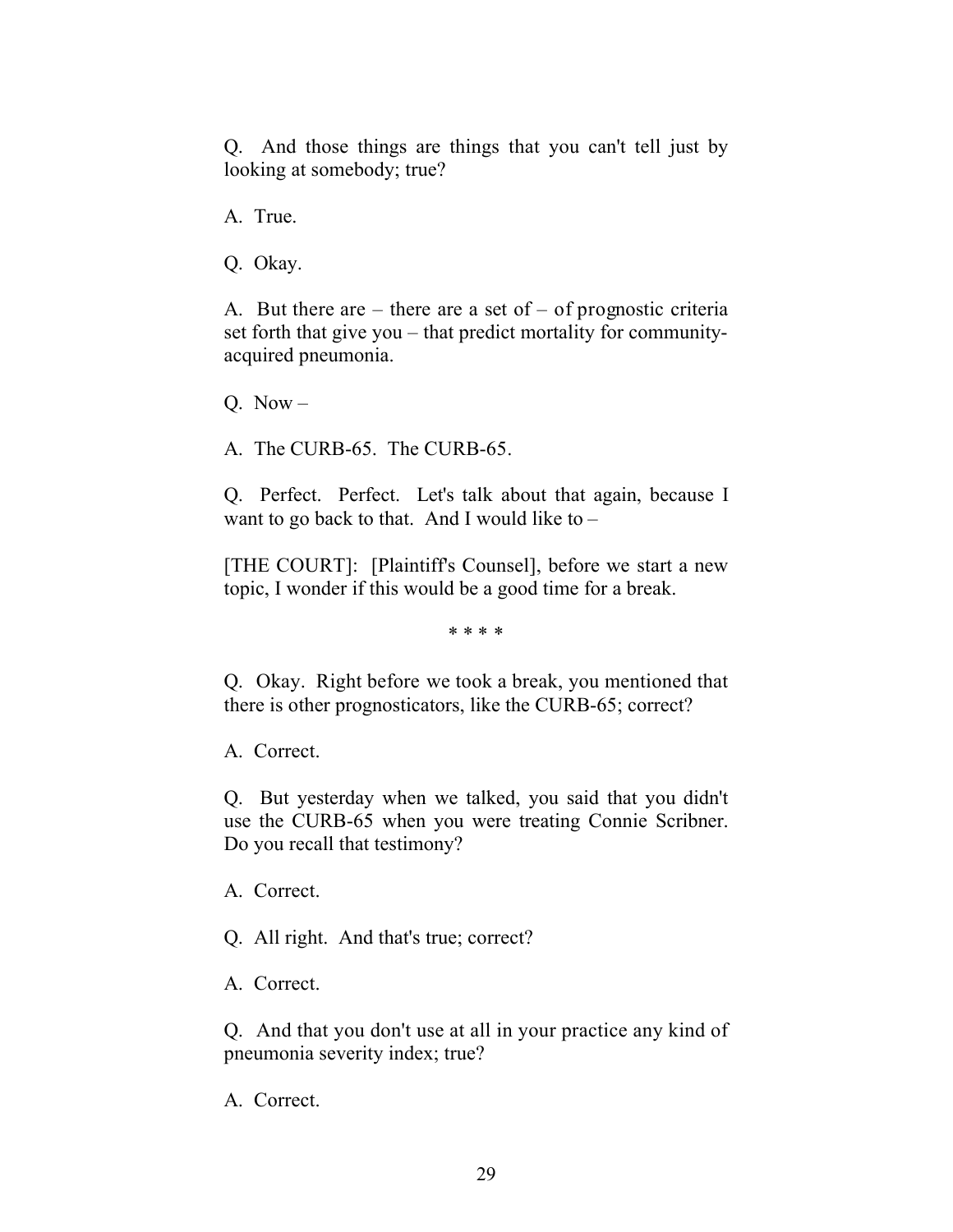[¶68] Defendant Dr. Beyer also testified to the following on direct examination by Plaintiff's counsel:

> Q. But in terms of recognizing problems – and you're talking about pneumonia – but the problems that are associated with sepsis, those are problems that require medical monitoring that cannot be done by the average person at home; correct?

A. Correct.

Q. Right.

And that is why, when somebody presents in the emergency department with a bilateral pneumonia and sepsis, they are not sent home; they are admitted to the hospital –

A. That is not –

- Q. -- where they are monitored?
- A. That is not always the case. It's not.

Q. It's not what you did?

A. It's not what I did. My – that is correct. My judgment was to discharge her. And there are – you know, there are good studies showing that that is appropriate in some cases. And she qualifies actually as one of those patients that can be given a safely discharged home to be monitored.

Q. Well, okay.

The studies that you just referenced saying that she was somebody who could be safely sent home to be monitored, those aren't studies that you had available to you, consulted with, looked at, considered when you made the decision to take and send Connie Scribner home; correct?

A. That is true. They do confirm my clinical impression at the time of discharge.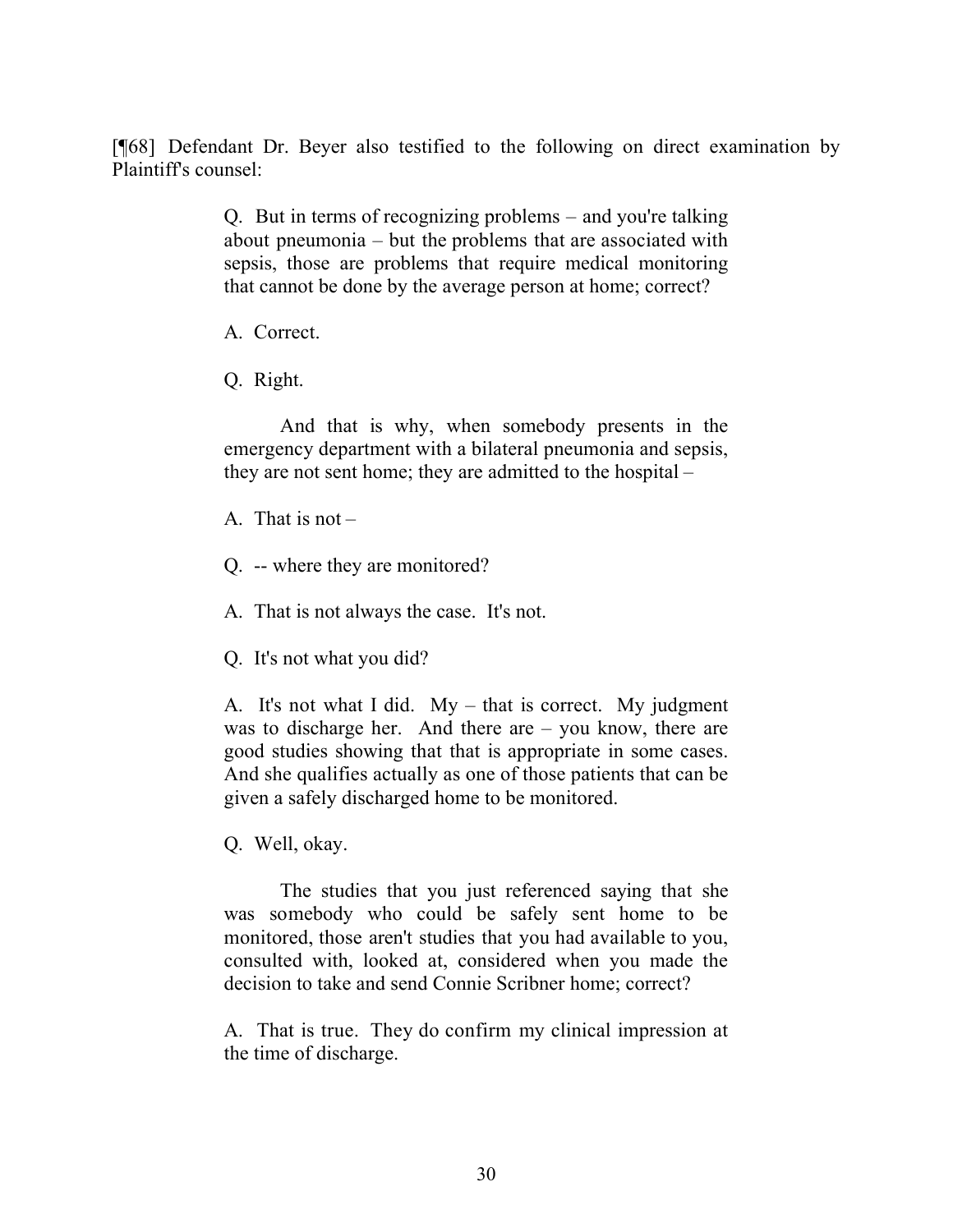[¶69] During cross-examination by defense counsel, Dr. Beyer testified as follows, without objection:

> Q. [Plaintiff's Counsel] was talking to you about what appears to be a continuum, an ongoing study of individuals with pneumonia and the relationship that that pneumonia has to sepsis and severe sepsis.

A. Yes.

Q. Why is there such a continual amount of attention paid to that particular subject?

A. Because it's – you know, it's a very frustrating thing to treat. It is – we're constantly trying to come up with new ways to treat it better and diagnose it. And so there is a lot of research going on in this – in this field.

Q. In the field, what has been the result of this definition?

A. This definition has been shown to be, again, overly broad; and particularly in the case of community-acquired pneumonia, the CURB-65 criteria have been shown compared to SIRS plus sepsis, that those – that those exact symptoms – or symptom complexes and the studies have been done comparing the two in terms of prognosis. And the CURB-65 trial has been – has shown that the CURB-65 is much better at predicting mortality and outcome in community-acquired pneumonia as opposed to using the SIRS plus sepsis more general criteria.

Q. SIRS plus sepsis, does that result in a large number of unnecessary admissions?

A. Yes, it does.

Q. And so to cut down on the unnecessary admissions, you identify the dangerous cases. Is that the reason for the study?

A. Yes. They were trying to – this was in the journal *Thorax* from the Britain's thoracic society, and it's a – they found that – that was one of their purposes, was to compare a lot of the – the symptom complexes and symptoms to try to figure out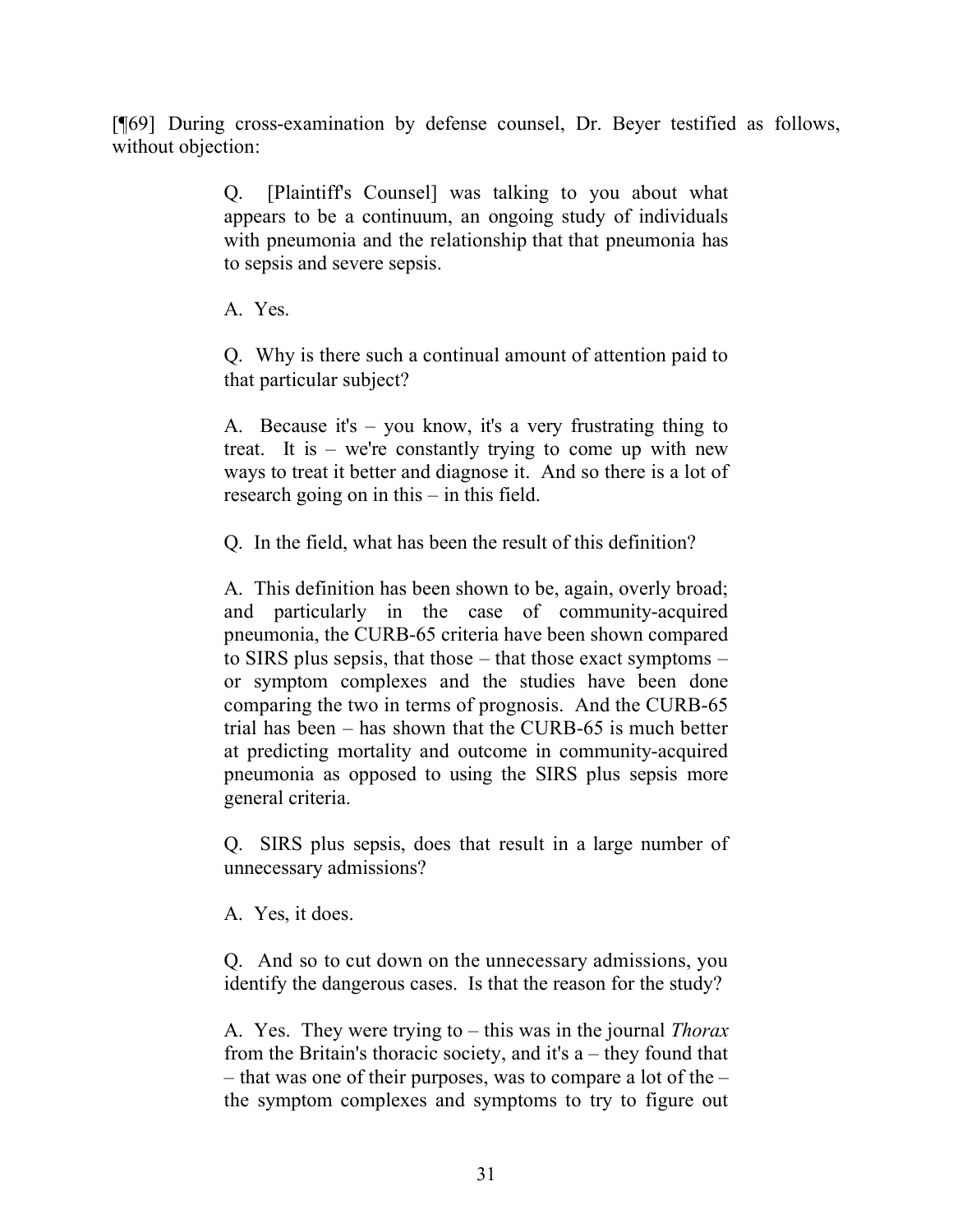what is the best way to –to find that balance between treating – you know, admitting appropriately too often versus discharging folks you don't want to discharge. And, actually, that study showed that the CURB-65 criteria are better at both predicting those patients that are going to get worse and is also better at predicting those that are going to  $-$  are not going  $to -$  are – are going to get better that the SIRS plus an infection.

[¶70] On continued cross-examination by defense counsel, Dr. Beyer testified concerning application of the CURB-65 criteria, including his conclusions concerning Decedent's blood urea nitrogen level as it related to the "U" in the CURB-65 analysis.

> Q. All right. And the urea would be the BUN that we just discussed?

A. Would be the BUN, correct.

Q. Connie's BUN when she presented in full cardiac arrest at the emergency room was normal?

A. It was normal.

Q. And so what does that tell you what it would have been 24 hours before that?

A. It would be normal.

[Plaintiff's Counsel]: Object; calls for speculation.

THE COURT: Well, wait.

[Defense Counsel]: I was going to clear up the speculation if I could.

Q. Can you make an extrapolation based upon your education, training, and experience about whether a normal urea on the day that she is in cardiac arrest would be normal 24 hours before that?

A. Yes. In theory –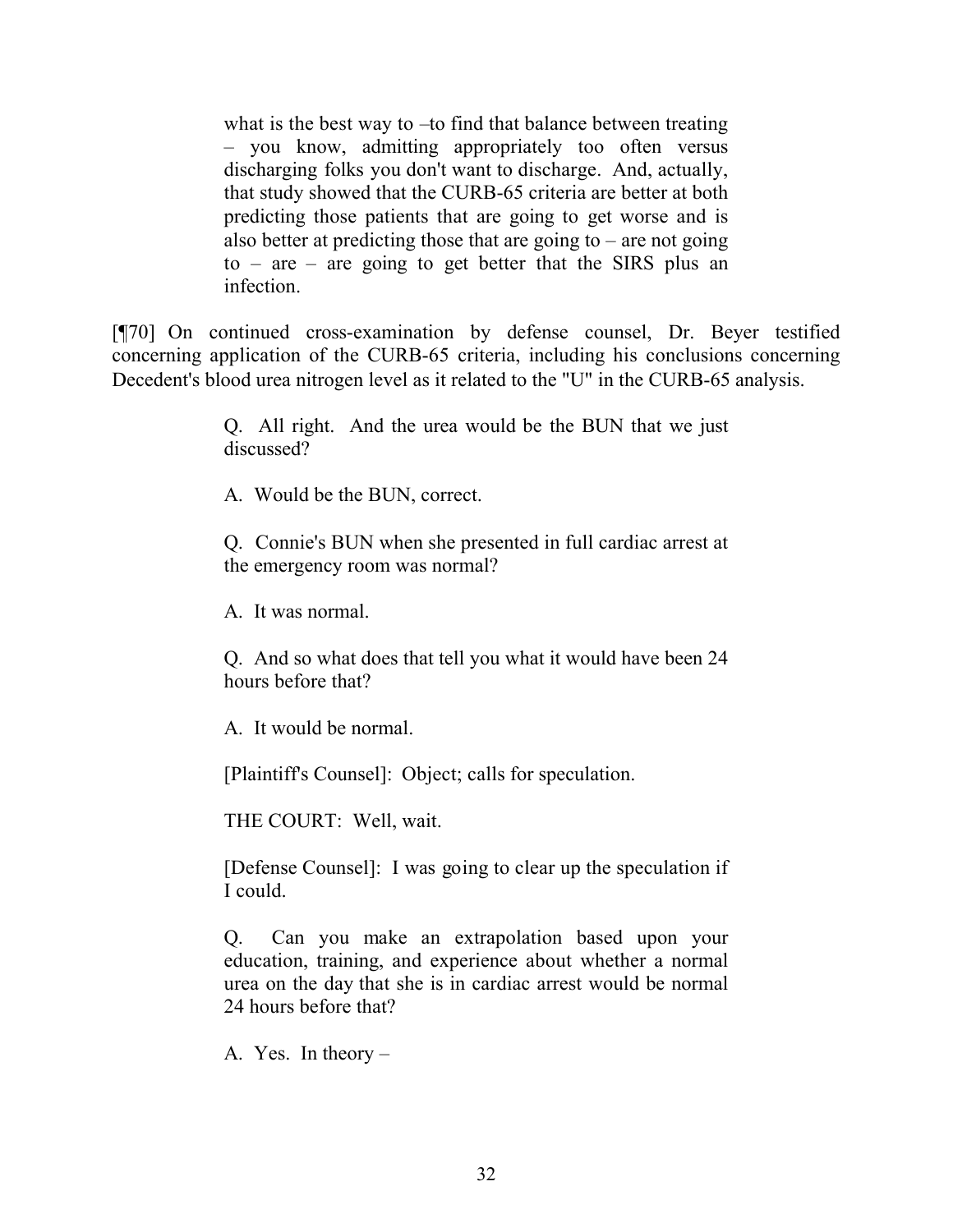[Plaintiff's Counsel]: Your Honor, I'm going to offer an objection. If he wants to talk about it, I guess during the direct, that's fine. But this is beyond the scope of my cross. And I think that we're getting into an area that's also never been designated from the witness.

THE COURT: Was this witness designated as an expert? I can't remember.

[Defense Counsel]: Well, Your Honor, he's the defendant in the case.

THE COURT: I know.

[Defense Counsel]: And he –

THE COURT: Does he have to be designated?

[Defense Counsel]: Well, I haven't designated him as an expert witness, but –

THE COURT: You may ask the question. Go ahead.

Q. Can you extrapolate 24 hours before that?

A. Yes. I mean, if this – if Connie, when she arrived in the hospital on the  $21st$ , was – had – unconscious, was having CPR done, if this would have been due to severe septic shock, the BUN creatinine should be abnormal. And so if it was normal when she was in this much extremis, then you can pretty much assuredly say it was normal the previous day.

[¶71] On redirect examination by Plaintiff's counsel, the following exchange took place:

Q. You had mentioned this article from *Thorax*. Do you recall that, the British magazine?

A. Yes.

Q. When did you review that?

A. In the last few days.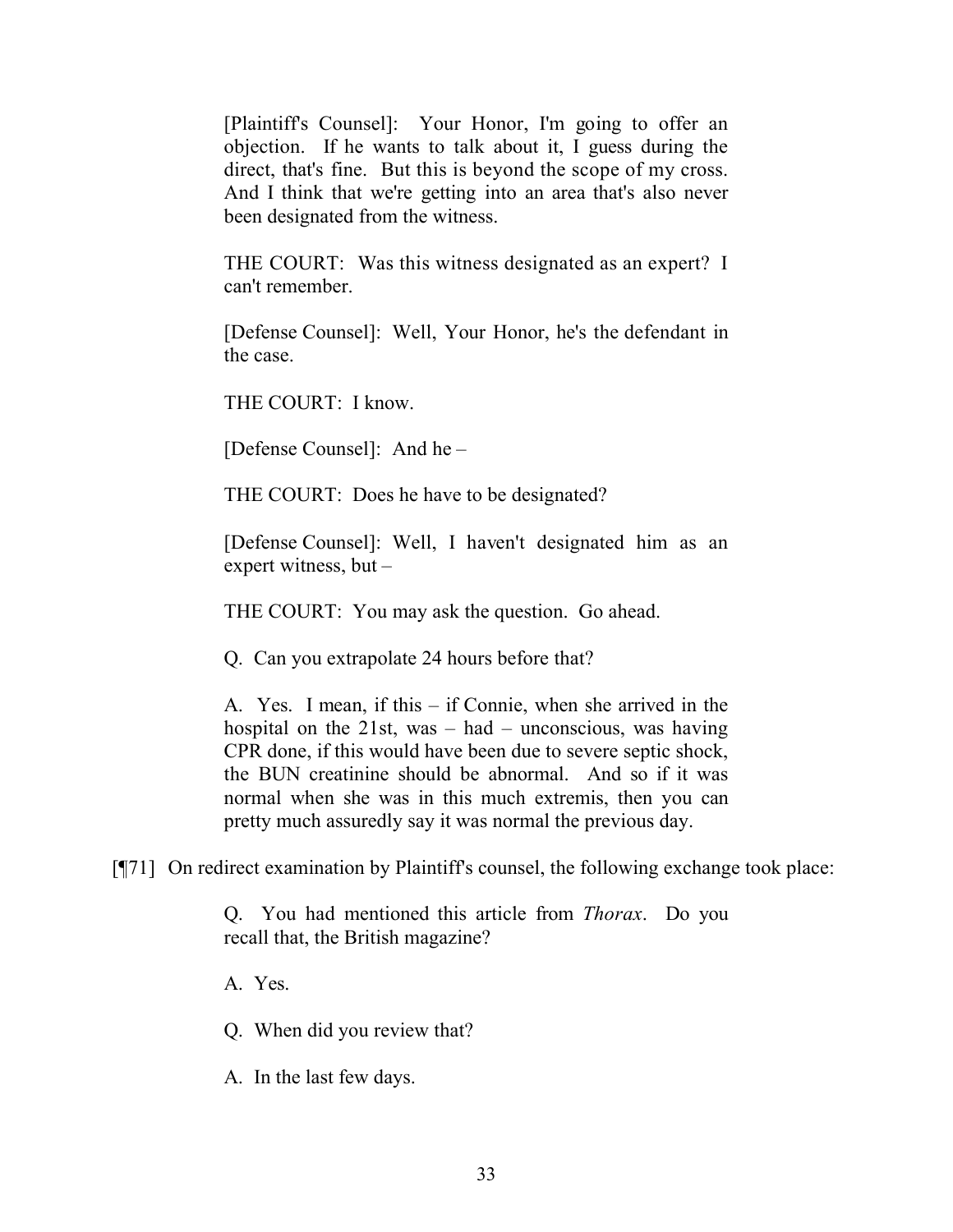Q. Okay. And so you hadn't reviewed the article about *Thorax* and CURB-65 and its relation to SIRS and its relation to sepsis at any time prior to your treatment of Connie Scribner; correct?

A. Correct.

Q. And, in fact, we talked about the fact that the CURB-65 is not even something that you use; correct?

A. Correct. It does –

THE COURT: Wait a minute.

Q. Just a second.

[Plaintiff's Counsel]: Your Honor, I think that I would move to strike any testimony about the BUN and the CURB-65, anything directing the *Thorax* article as having been undesignated testimony. He's offering it as an expert witness, and it's never been designated.

[Defense Counsel]: Your Honor, he is simply defending himself in a medical malpractice case. And I think that that information is relevant. He's entitled to do his research of the literature in his own defense, and that's what he did.

THE COURT: I will not strike the testimony.

[¶72] The Court did not strike the testimony, but Plaintiff's counsel was permitted the opportunity to review the *Thorax* article and examine Defendant Dr. Beyer concerning the article when Dr. Beyer was called during Defendants' case. After additional testimony on redirect examination of Dr. Beyer by Plaintiff's counsel, Plaintiff's counsel again objected to Dr. Beyer's testimony concerning CURB-65 and moved to strike the testimony:

> [Plaintiff's Counsel]: Your Honor, once again, I would move to strike the testimony regarding CURB-65 because it is not something that he used in his care and treatment of Connie Scribner; and to talk about it as justification for his care and treatment now is confusing and highly prejudicial, and it shouldn't be something that the jury would have to  $-$  to wade through in their deliberations.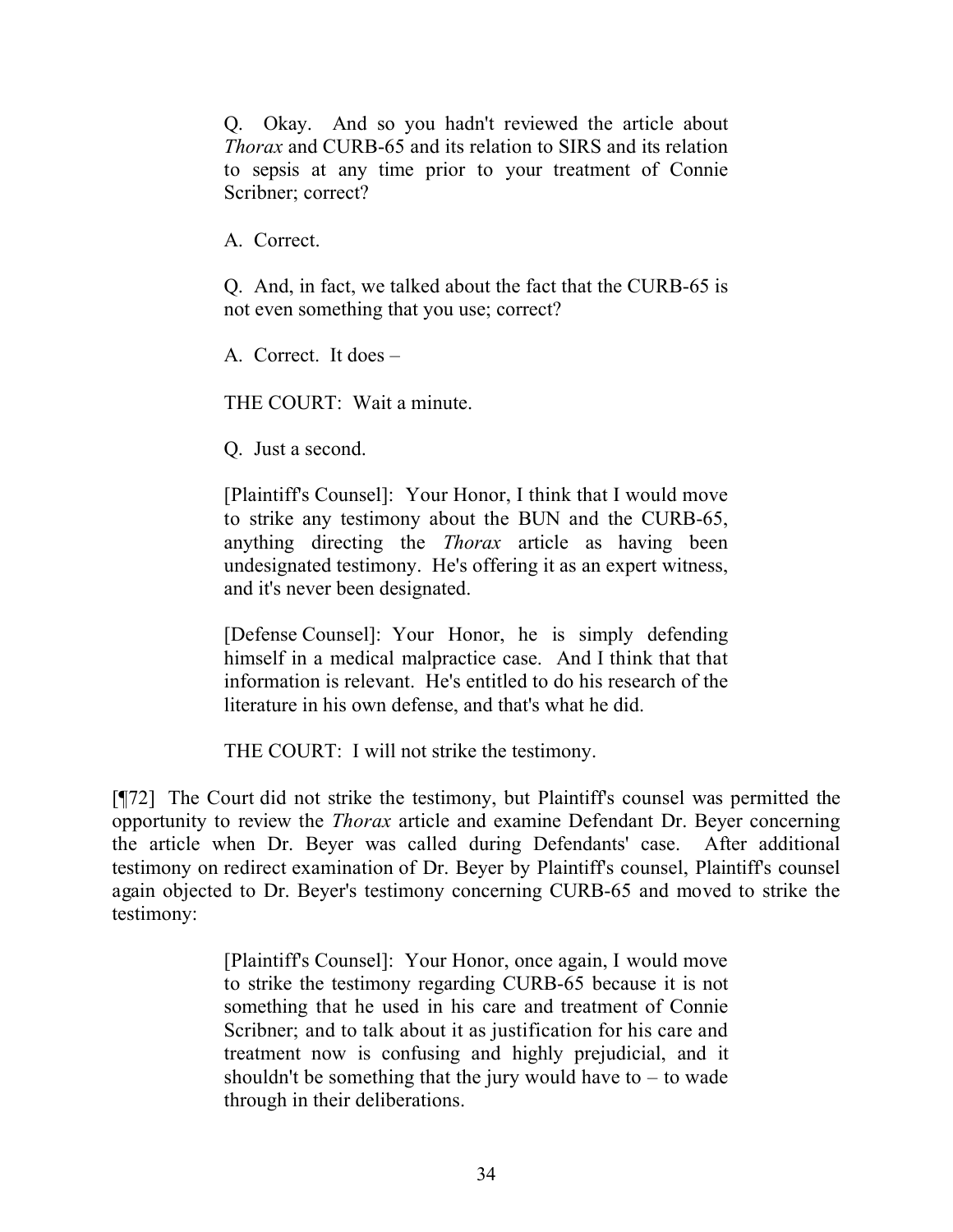[¶73] The court again overruled Plaintiff's objection and denied the motion to strike. The court then gave the following instruction to the jury:

> I'm going to instruct the jury that the doctor is not testifying that he relied upon this CURB-65 or the CRB-65 when he made his decision to discharge Ms. Scribner. That is not the basis for his testimony. He is only saying that it confirms that what he did was right. Now, that is ultimately your decision, but you are to consider testimony on this CURB-65 only for that limited purpose. $\frac{3}{2}$

[¶74] On appeal, Plaintiff argues that the district court abused its discretion in admitting Dr. Beyer's testimony concerning CURB-65 and Decedent's BUN levels because 1) the testimony was undesignated expert testimony that unfairly surprised Plaintiff; and 2) the testimony misled and confused the jury concerning the standard of care. We disagree that Dr. Beyer's testimony should have been excluded as undesignated expert testimony, and we also reject Plaintiff's contention that the testimony should have been excluded as misleading or confusing.

[¶75] Rule 26(a) of the Wyoming Rules of Civil Procedure did not require designation of Defendant Dr. Beyer's testimony. Rule 26(a) provides, in relevant part:

(2) Disclosure of expert testimony.

(A) In addition to the disclosures required by paragraph  $(1)$  or  $(1,1)$ , a party shall disclose to other parties the identity of any person who may be used at trial to present evidence under Rules 702, 703, or 705 of the Wyoming Rules of Evidence.

(B) Except as otherwise stipulated or directed by the court, this disclosure shall, *with respect to a witness who is retained or specially employed to provide expert testimony* in the case or whose duties as an employee of the party regularly involve giving expert testimony, be accompanied by a written report prepared and signed by the witness or disclosure signed by counsel for the party. The report or disclosure shall contain a complete statement of all opinions to be expressed and the basis and reasons therefor; the data or other information considered by the witness in forming the opinions; any

 $3$  This instruction is in addition to the earlier-referenced written instruction the court read to the jury before it began its deliberations.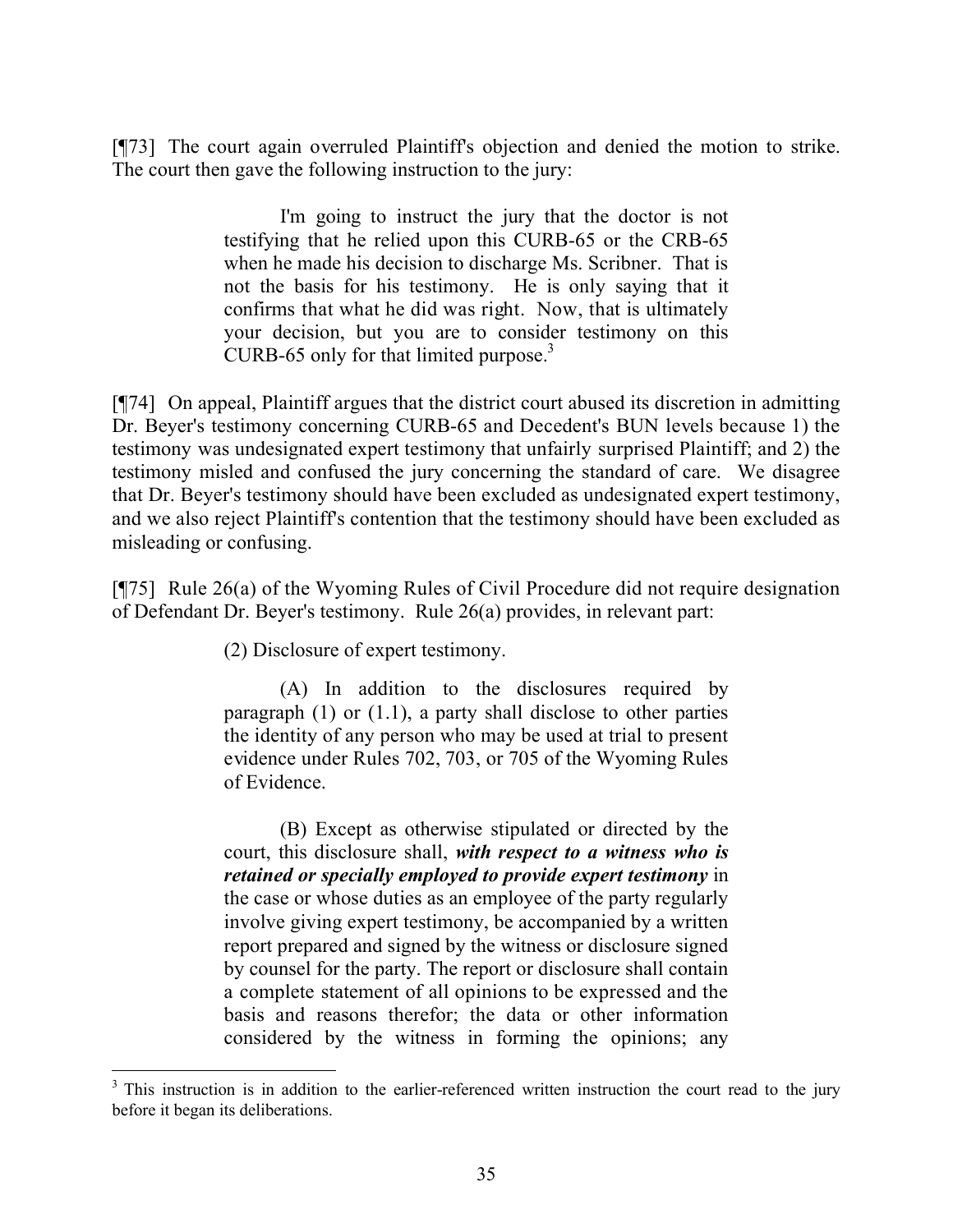exhibits to be used as a summary of or support for the opinions; the qualifications of the witness, including a list of all publications authored by the witness within the preceding ten years; the compensation to be paid for the study and testimony; and a listing of any other cases in which the witness has testified as an expert at trial or by deposition within the preceding four years.

(C) These disclosures shall be made at the times and in the sequence directed by the court. In the absence of other directions from the court or stipulation by the parties, the disclosures shall be made at least 90 days before the trial date or the date the case is to be ready for trial or, if the evidence is intended solely to contradict or rebut evidence on the same subject matter identified by another party under paragraph (2)(B), within 30 days after the disclosure made by the other party. The parties shall supplement these disclosures when required under subdivision (e)(1).

W.R.C.P. 26(a)(2) (emphasis added).

[¶76] Defendants' expert witness designation stated that "Defendants reserve the right to elicit expert testimony from treating physicians to the extent that those physicians have opinions within their fields of expertise which relate to the issues of liability and causation in this case." Defendants thus identified Defendant Dr. Beyer as a witness who "may be used at trial to present evidence under Rules 702, 703, or 705 of the Wyoming Rules of Evidence," as required by Rule 26(a)(2)(A). Beyond that, no further designation was required. Rule  $26(a)(2)(B)$ , by its plain terms, applies to witnesses retained or specially employed to provide expert testimony in a case. Dr. Beyer was neither. He was a defendant, not an expert retained or employed to provide testimony.

[¶77] Moreover, we have held that a party cannot seek to exclude evidence when he "opens the door" to inquiry about it. *See Roden v. State*, 2010 WY 11, ¶ 14, 225 P.3d 497, 501 (Wyo. 2010); *Lawrence v. State*, 2007 WY 183, ¶ 14, 171 P.3d 517, 521-22 (Wyo. 2007). Plaintiff's counsel called Dr. Beyer as a witness in Plaintiff's case-in-chief and explored all manner of opinion testimony including the definition of sepsis, the requirement that a physician know how to identify sepsis, the progression of sepsis, rules an emergency room physician must follow in treating any patient, and the standard of care as to when a pneumonia patient must be hospitalized. Additionally, as to Decedent's BUN level, Plaintiff's counsel asked Dr. Beyer how he could know how Decedent's bodily functions were performing, such as her kidneys, without having requested the specific lab tests on the date he saw her in the emergency room. Plaintiff's counsel asked a similar line of questions concerning how Dr. Beyer could know whether there were any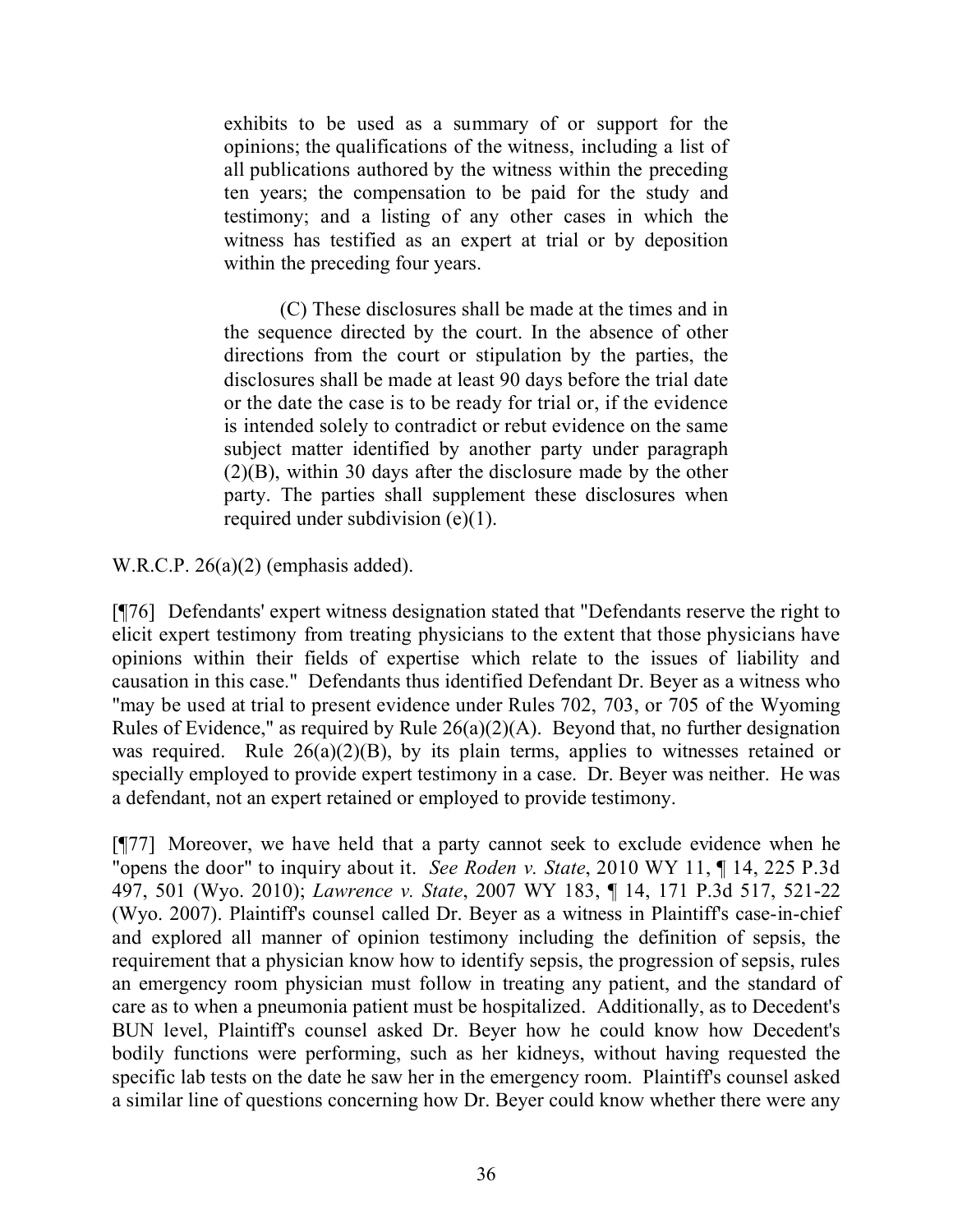signs or symptoms of severe sepsis if he had not requested the specific lab tests when he saw her. Having opened the door to Dr. Beyer's opinions, Plaintiff was not in a position to seek exclusion of the relevant testimony.

[¶78] Finally, on the question of unfair surprise, the district court made allowances for Plaintiff's counsel to review the article relied upon by Dr. Beyer in his testimony, and gave him leeway to further examine Dr. Beyer on the article when Dr. Beyer was called in Defendants' case. At trial, Plaintiff's counsel commented on that relief, stating, "I would say that – Your Honor, that Dr. Beyer talked about CURB-65 being a better predictor of mortality than SIRS. And I'm aware of that. And I had the weekend to read it. And I am prepared on that." It is apparent that to the extent Plaintiff felt blind-sided by Dr. Beyer's CURB-65 testimony, the court adequately addressed that issue at trial. To the extent that Plaintiff asserts any further prejudice as a result of unfair surprise, such as the ability to impeach Dr. Beyer's reliance on a particular article or the ability to fully confront Dr. Beyer's extrapolation of BUN values and the significance of those values, we find these claims to be waived by Plaintiff's failure to request a continuance. *See also Parrish*,  $\P$  15 n.4, 130 P.3d at 507 n.4 ("Since trial counsel did not request a continuance at the time the trial court overruled his objection, the objection of unfair surprise is effectively waived.").

[¶79] We turn last to Plaintiff's argument that Dr. Beyer's testimony should have been excluded as misleading and confusing to the jury on the question of the standard of care. In making this argument, Plaintiff cites to Wyo. Stat. Ann. § 1-12-601, which sets forth a plaintiff's burden of proof in a medical malpractice action. In particular, the provision requires that a plaintiff prove that the defendant physician "failed to act in accordance with the standard of care adhered to by that national board or association." Wyo. Stat. Ann. § 1-12-601(a)(i) (LexisNexis 2013). Based on this provision, Plaintiff argues that Dr. Beyer's testimony was confusing and misleading because the testimony advocated for a standard of care that was not followed by Dr. Beyer and was based on a study published in 2006, after Dr. Beyer's treatment and discharge decisions in the care of Decedent.

[¶80] Plaintiff's argument is flawed for the fundamental reason that it attempts to shift the burden of proof. In a medical malpractice action, it is clear that a plaintiff carries the burden of establishing: 1) the standard of care; and 2) that the defendant physician deviated from that standard of care. *Id.*; *Witherspoon v. Teton Laser Center, LLC*, 2007 WY 3, ¶ 16, 149 P.3d 715, 726-27 (Wyo. 2007). A defendant is not required to establish the standard of care.

[¶81] In this case, Plaintiff asserted that the definition of sepsis is SIRS plus infection and that the standard of care required hospitalization of any pneumonia patient meeting that definition. The studies cited by Dr. Beyer, and by Dr. Bernhisel, showed that the standard of care asserted by Plaintiff was not supported by studies of pneumonia patients and their responses to sepsis. The studies otherwise showed that other guidelines are